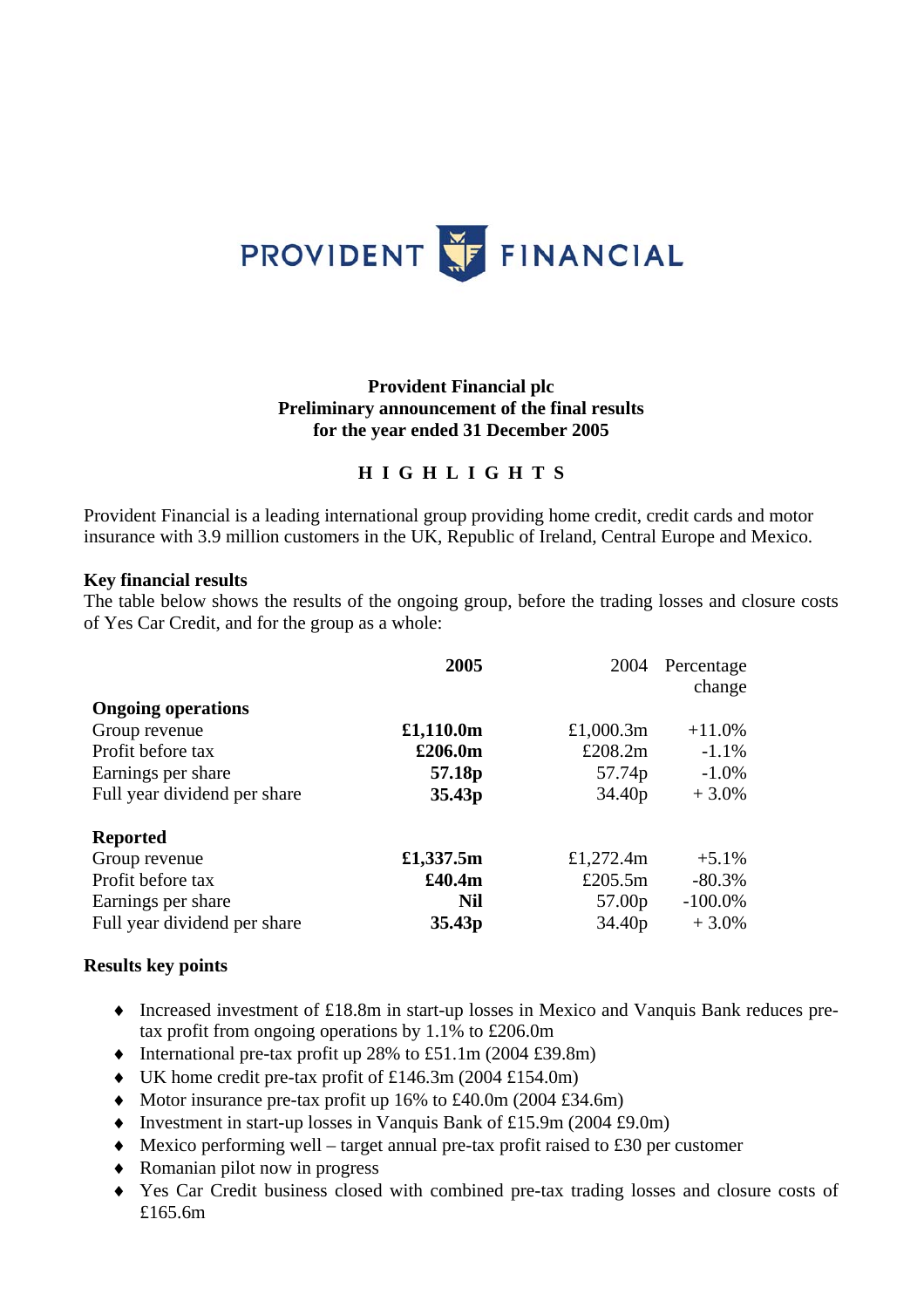### **Strategic Developments**

♦ Group at early stages of considering a separate listing for its international business to capture growth opportunities more quickly

John van Kuffeler, Chairman, commented:

"While UK home credit is an excellent, cash-generative business, we see attractive prospects for continued expansion internationally in our existing markets and in new countries. Because our successful organic growth model involves investment in start-up losses, which depress short term profits, we are at the early stages of considering whether obtaining a separate listing for international, in due course, would allow the international growth opportunity to be captured more quickly. The intention is to maximise shareholder value in the near and longer term. An update will be given with our interim results in September."

John van Kuffeler Chairman 8 March 2006

| <b>Enquiries:</b>                    | <b>Today</b>  | <b>Thereafter</b> |
|--------------------------------------|---------------|-------------------|
| Media                                |               |                   |
| David Stevenson, Provident Financial | 020 7404 5959 | 01274 731111      |
| Kevin Byram, Brunswick               | 020 7404 5959 | 020 7404 5959     |
| Nigel Prideaux, Brunswick            | 020 7404 5959 | 020 7404 5959     |
|                                      |               |                   |
| <b>Investor Relations</b>            |               |                   |
| Helen Waggott, Provident Financial   | 020 7404 5959 | 01274 731111      |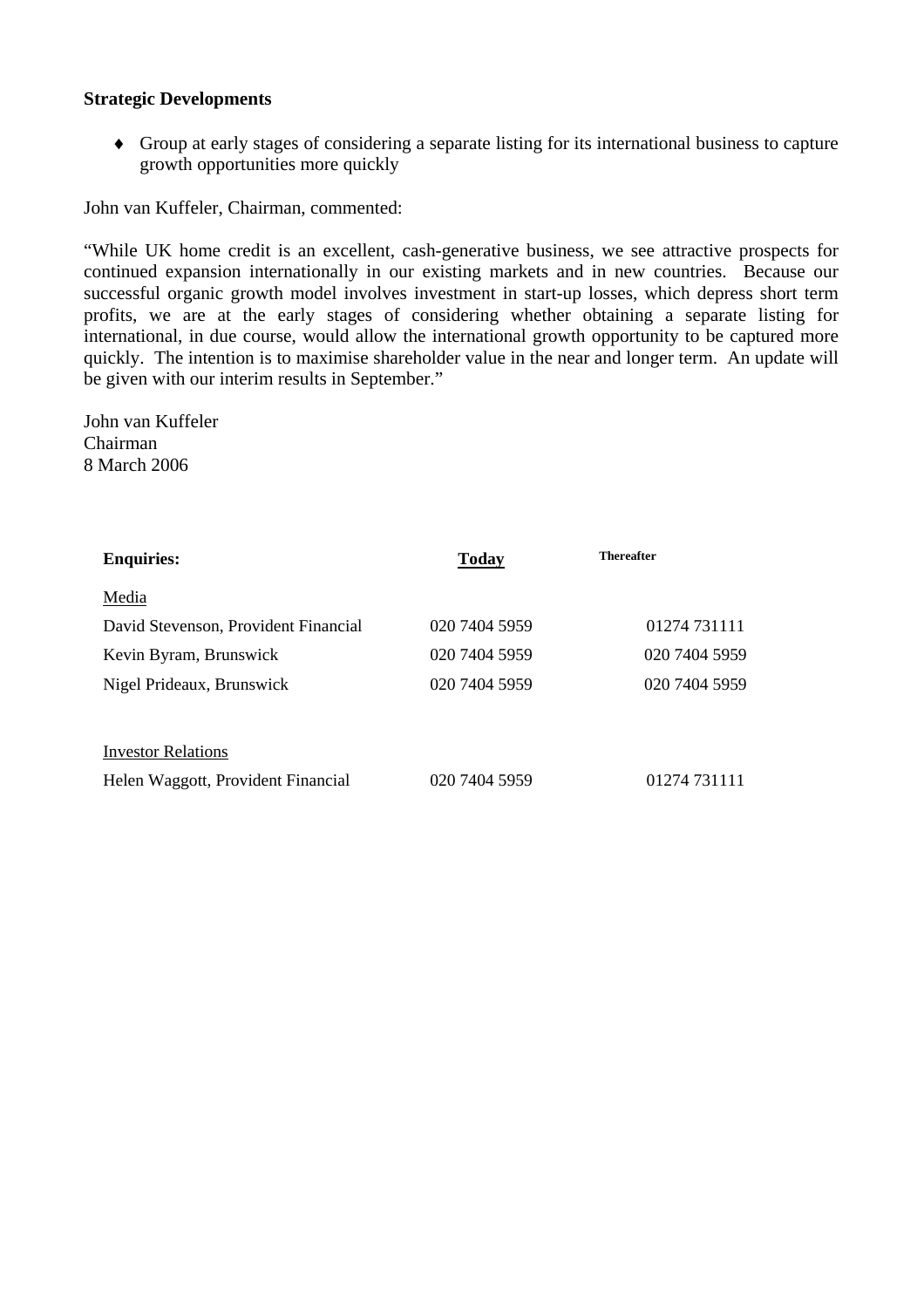### **Chairman's statement**

Revenue growth from ongoing operations in 2005 was strong and increased 11.0% to £1,110 million with customer receivables up by 12.3% to £1,039 million. However, due to investments totalling £18.8 million (2004 £11.2 million) in start-up losses at Vanquis Bank and in Mexico, profit before tax from ongoing businesses of £206.0 million was 1.1% lower than in the previous year (2004 £208.2 million) and earnings per share on the same basis reduced by 1.0% to 57.18p (2004 57.74p).

We announced in December 2005 the closure of the car sales and financing activities of Yes Car Credit. This business incurred a pre-tax loss of £165.6 million in 2005, comprising trading losses of £24.6 million, closure costs of £50.0 million and a goodwill write-off of £91.0 million. Profit before tax and after Yes Car Credit was £40.4 million (2004 £205.5 million). Earnings per share on the same basis were nil (2004 57.00p).

The directors recommend a final dividend of 21.37p (2004 20.75p), giving a total dividend for the year of 35.43p per share (2004 34.40p), an increase of 3.0% for the year.

## **Operations**

### **UK consumer credit division**

### **UK home credit**

As expected, conditions in the UK home credit sector continued to be challenging with strong competition, particularly from banks and credit cards, and a tougher credit environment resulting from pressure on customers' disposable incomes. Customer numbers have been reducing since 2002 as a result of increased competition, together with actions to eliminate unprofitable sources of customers, and this trend continued in 2005 with a further reduction of 2.7% to 1.49 million. This was better than we had expected because of the success of customer recruitment initiatives in the final quarter of the year. However, despite reduced customer numbers, credit issued rose by 3.7% to £927 million and average net customer receivables increased by 4% to £559 million with a corresponding 3.7% increase in revenue to £579 million. This reflects the success of our increased focus on the issue of larger loans repaid over 18 months or two years. These loans meet the needs of established, lower risk customers for larger sums of credit, typically of around £1,000, repaid at a manageable weekly rate. The proportion of our credit issued on these new products increased from 4% in 2004 to 14% in 2005.

As a result of increased pressure on our customers' disposable incomes from rising fuel and utility prices, collections performance reduced, mainly during the second half of the year. This caused the impairment charge to rise by 11.6% to £172 million. The bad debt charge measured under UK GAAP remains the best measure of credit quality and this displayed a similar trend with bad debt as a percentage of credit issued increasing from 9.7% for 2004 to 10.4% for 2005. Costs increased in line with revenue, up by 4.2% to £261.0 million. Profit before tax reduced by 5.0% to £146.3 million (2004 £154.0 million).

## **Vanquis Bank**

Vanquis Bank was established to provide credit cards tailored to the needs of customers on average and below average incomes. After a period of market testing a full product launch in the UK commenced in January 2005. The business performed broadly as planned during 2005 although the tougher UK credit environment caused impairment charges to be higher than expected. In response,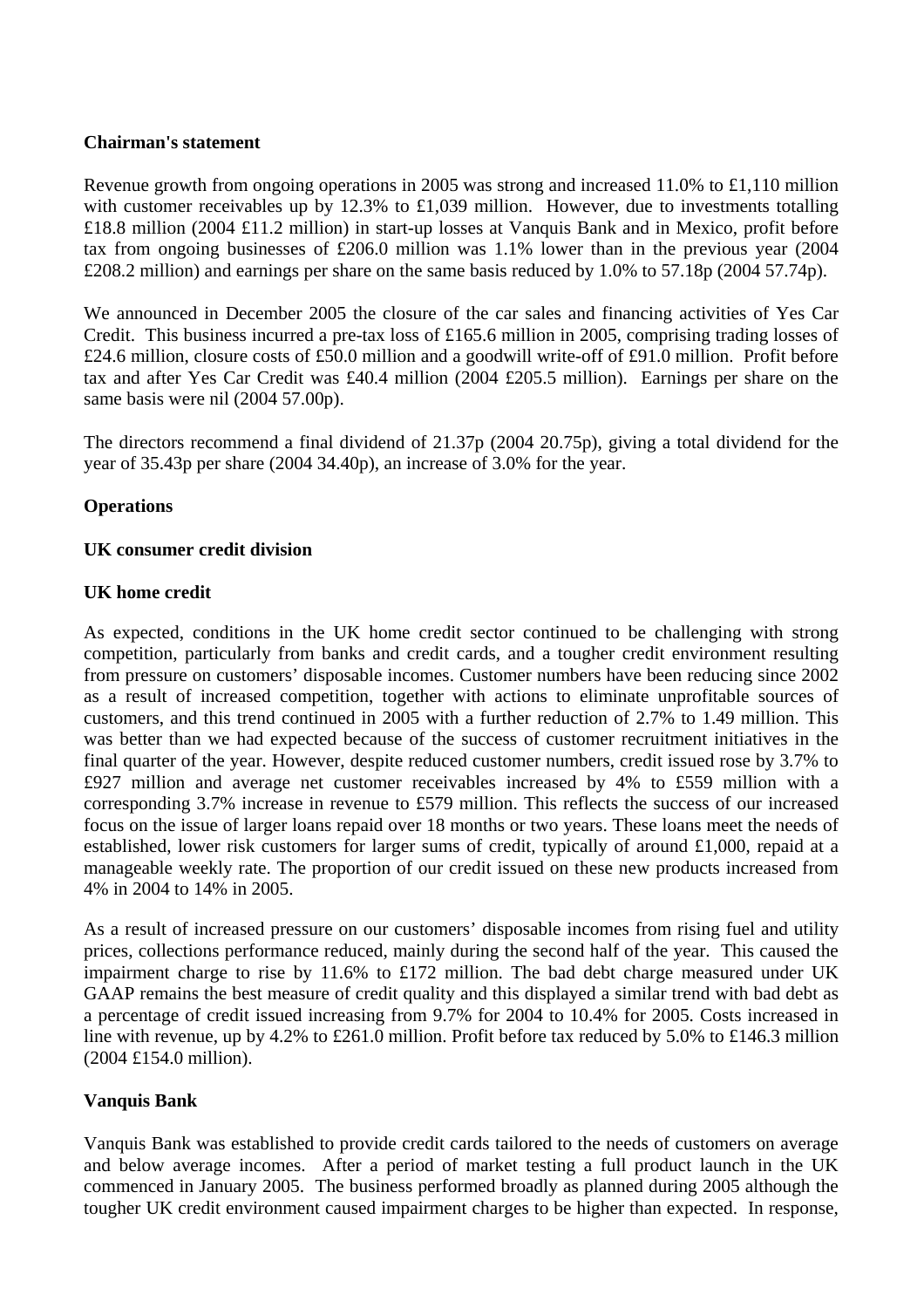underwriting criteria were tightened early in the second half of the year which slowed growth in customer numbers and customer receivables. Nonetheless, over the course of the year customer numbers increased by 84,000 to 160,000 and net customer receivables rose by £34 million to £60 million. The loss before tax for the year was £15.9 million (2004 £9.0 million), reflecting investment in infrastructure, customer acquisition costs and impairment charges, which are higher in the early stages of building customer relationships.

## **Yes Car Credit**

As announced in the trading update of 14 December 2005, following a strategic review of Yes Car Credit it was concluded that the business was no longer viable. Increased competition from motor dealers for sub-prime finance customers together with regulatory changes that had reduced sales of insurance products resulted in operating conditions that were very different from when the business was acquired. Accordingly the motor sales and financing activity of Yes Car Credit ceased in December 2005, all branches were closed and the majority of employees made redundant. Provision was made in the 2005 financial statements for the cost of closure, including redundancy costs, losses on the disposal of vehicle stock and fixed assets, the cost of exiting property leases and additional impairment provisions to customer receivables to allow for the estimated impact of closure on collections performance. The net amount of customer receivables outstanding at the end of 2005 was £235 million. We have a team focused and incentivised on successfully collecting out these receivables and during the early months of this year collections have progressed well. We estimate that costs of collection will broadly match the revenue earned and so there will be no material profit or loss over the period during which the receivables are collected.

### **International division**

*Percentage growth figures for credit issued, average net customer receivables, revenue, impairment and costs are calculated after restating prior year figures at the current year average exchange rate in order to present a like-for-like comparison.* 

The international division continued to grow rapidly. Customer numbers increased by 14% to 1.8 million and credit issued rose by 15% to £545 million. Average net customer receivables grew by 21% to £280 million and revenue rose correspondingly, up by 21% to £359 million. Strong receivables growth together with a reduction in collections performance in Poland caused a 37% increase in the impairment charge to £133 million. However the division continues to become more efficient as it grows and so costs increased by just 12% to £175 million. Profit before tax increased substantially, up by 28% to £51.1 million (2004 £39.8 million).

## **Central Europe**

Central Europe produced good growth in 2005 with strong performances from the Czech Republic, Hungary and Slovakia more than offsetting a subdued performance in Poland. Customer numbers increased by 8% to 1.65 million, exceeding the initial target we set in 1999, and credit issued increased by 11% to £522 million. Average net customer receivables rose by 19% to £275 million and this led to an 18% increase in revenue to £348 million. In Poland, we responded to a reduction in collections performance and corresponding rise in the impairment charge by tightening our lending criteria. This action slowed growth and allowed us to focus our efforts on collections. It has now begun to yield benefits. Impairment charges for Central Europe rose by 34% to £129 million with UK GAAP bad debt as a percentage of credit issued rising from 9.0% for 2004 to 12.2% in 2005. Profit before tax increased strongly, up 22% to £64.2 million (2004 £52.6 million) and is progressing well towards our target of £95 million.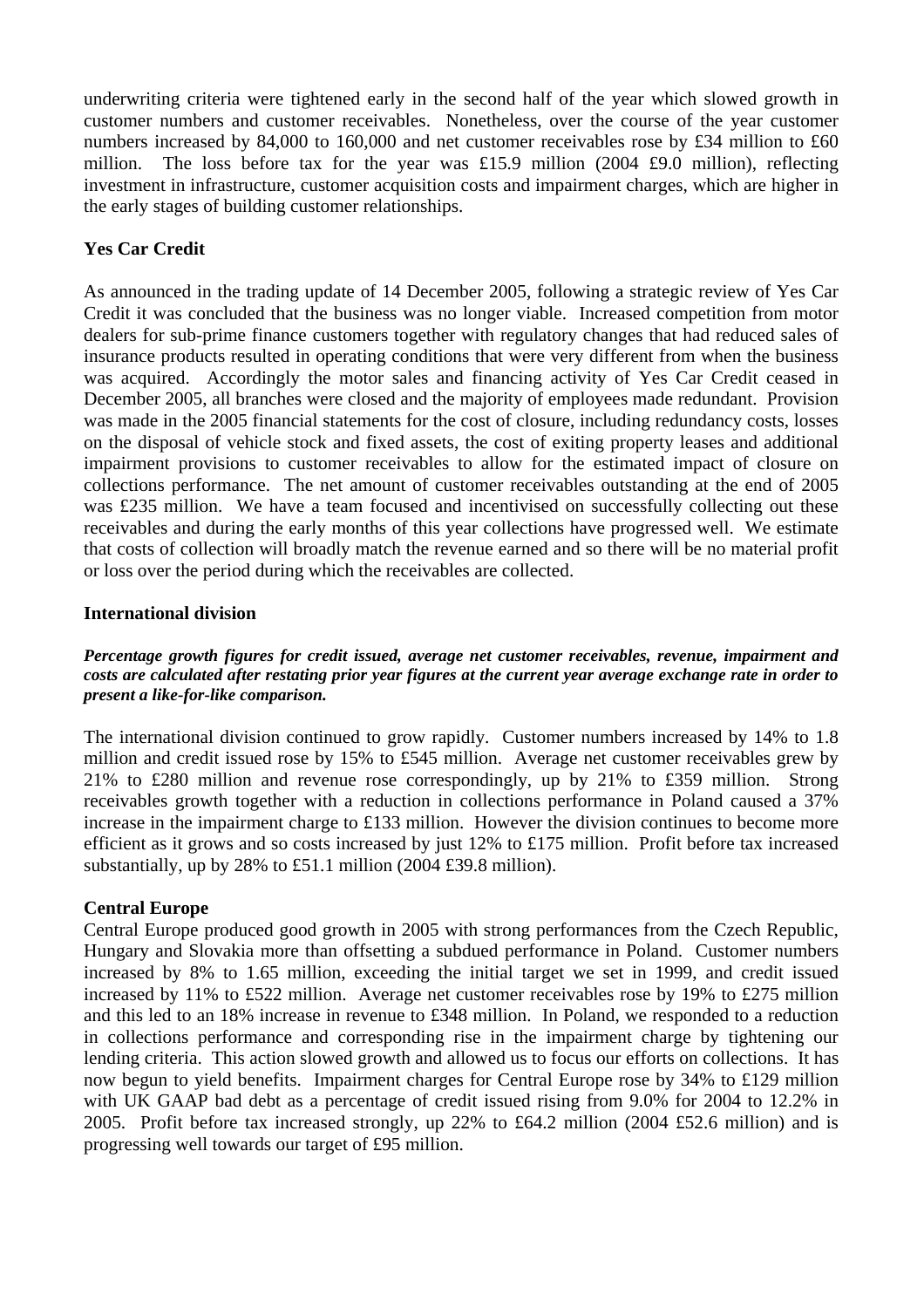### **Mexico**

Mexico has performed well and at this stage of its development represents our fastest new country start-up. Our key focus during 2005 was the expansion of the branch infrastructure and customer base in the Puebla-Veracruz region – an area with a 20 million population. This has progressed well and we now have 14 branches in that region. In December 2005, we established a second operation in Leon to develop simultaneously the Guadalajara-Leon region of Mexico, which also has a 20 million population. During the year, customer numbers increased by 96,000 to 131,000 and credit issued by £18 million to £23 million. Credit quality is good and the start-up loss for the year was a little lower than expected at £2.9 million (2004 £2.2 million). Overall, our experience in Mexico has been very positive and we now expect that at maturity we will achieve profit per customer of £30 per annum, £10 per customer higher than our previous estimate.

### **Romania**

In December 2005, we announced our intention to open a pilot operation in Romania, a country with excellent potential and a population of 22 million people. We have opened an office in Bucharest, installed a management team, obtained the necessary licence to trade and have now started to recruit employees.

### **Motor insurance division**

The motor insurance division delivered a record profit in a UK motor insurance market that remained competitive during 2005. Average premiums continued to fall, with market rates down by approximately 2%. We maintained our policy of pricing for an adequate return on equity and so held our premium rates. Policyholder numbers fell by 6% during the year to 473,000 and gross written premiums reduced correspondingly by 6% to £155 million. Provisions for claims costs, particularly from earlier years' claims, have continued to develop favourably with the result that underwriting profit increased from £11.3 million to £18.4 million. Income earned on the investment fund, held to meet the cost of future claims, was £21.6 million (2004 £23.3 million). Profit before tax increased by 16% to a record high of £40.0 million (2004 £34.6 million).

### **Regulatory developments**

The Competition Commission inquiry into the UK home credit sector continues. Following the publication of its 'emerging thinking' document in October 2005 we have provided further evidence to the Commission demonstrating the increasingly competitive nature of the market for the supply of small sum credit in which we operate, low barriers to entry and high levels of customer satisfaction. The Commission is scheduled to publish its 'provisional findings' in March/April 2006 and the inquiry is expected to conclude in July 2006.

In Poland, a new law establishing a maximum interest rate at four times the Lombard rate was introduced in August 2005. This became effective for loans issued from 20 February 2006. We developed a revised offer to meet both customer needs and the requirement of the new law which was successfully introduced to approximately 30% of customers by the end of 2005. All credit issued since 7 February 2006 has been issued on the new product. The standard outgoing home credit product bundled all elements of the service into a simple, single fixed charge. The new product includes three main heads of charge; interest, credit insurance and an optional home collection charge. For the customer who selects all these options the cost of the product is similar to the old product. To date our experience suggests that the majority of customers value highly each element of the product and particularly the convenience of agent collection.

In the UK, the Consumer Credit Bill, which amends the 1974 Consumer Credit Act, is in the final stages of the parliamentary process and is expected to pass into law in 2006. We welcome this bill which is designed to protect consumers and create a fairer, more competitive credit market.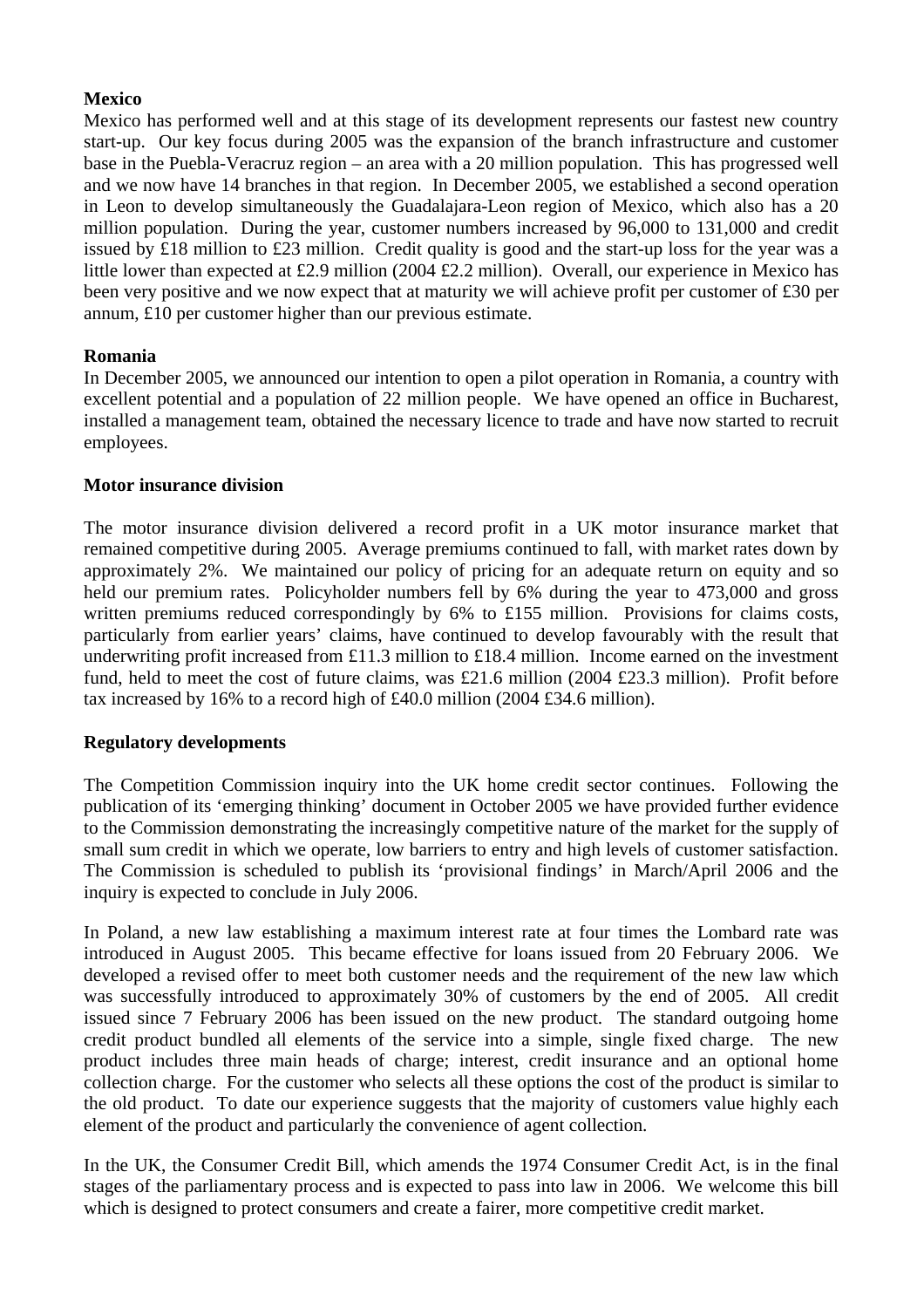## **Management**

We announced in January that David Swann, managing director of our international division, is to retire at the AGM in May after 33 years service; that John Harnett is to succeed David Swann as managing director of the international division and that Andrew Fisher is to join the board as finance director, having previously been the finance director at Premier Farnell for eleven years.

In addition, Peter Crook will today join the board, with responsibility for UK home credit. Peter who is 42 years of age, was the UK managing director of Barclaycard between 2000 and 2005 and has extensive experience of consumer credit. He joined Provident in September 2005 as managing director of UK home credit.

### **Prospects for 2006**

### **UK home credit**

UK home credit is the leading provider of home credit in the UK and succeeds because it is focused on meeting customers needs and so achieves consistently high levels of customer satisfaction. It is an excellent and cash generative business.

The UK home credit sector is expected to remain competitive with the current, tougher credit environment sustained by continued pressure on customers' disposable incomes. In recent months, we have improved the systems we use to identify unprofitable, higher risk new customers and during 2006 these will be deployed. We expect this will allow us to better manage credit risk and will benefit the impairment charge but at the same time will reduce the number of new customers we recruit. The success of our marketing initiatives in the final quarter of 2005 gives us confidence that we can offset this by more active marketing but overall we continue to expect a small net reduction in customer numbers during 2006.

In 2005, credit issued grew because of the success of larger loans repaid over 18 or 24 months. Customers who took out longer-term loans in 2005 will typically not want another until the first loans have run their course. As a result, the rise in credit issued in 2005 is unlikely to be repeated in 2006 and credit issued, customer receivables and revenue are likely to reduce in line with customer numbers. Overhead costs are being actively managed and during the course of 2006, we intend to combine the back office and field operations of Provident Personal Credit and Greenwood Personal Credit to reduce the administrative and operating costs associated with managing two home collected credit brands. During 2005, we successfully trialled hand held personal computers for our agents and field staff. The results suggest that these devices will improve our administrative efficiency and make our agents more effective and so, in 2006, we will fully develop this solution with the aim of introducing them during 2007. The costs of these new initiatives together with increased marketing expenditure will cause overhead costs to rise a little during 2006. Overall, we expect a reduction in profit in 2006 in line with market expectations.

## **Vanquis Bank**

Vanquis Bank is expected to continue to increase its customer numbers and customer receivables during 2006. Whilst new business strain from customer acquisition costs and high early impairment charges will remain significant, its impact will be diluted by the increasing proportion of revenue earned from the maturing customer portfolio. In addition, overhead cost per customer will fall as the scale of the business continues to grow. We therefore continue to expect a reduced loss in 2006, with a much stronger performance in the second half of the year than in the first half, and profit in 2007.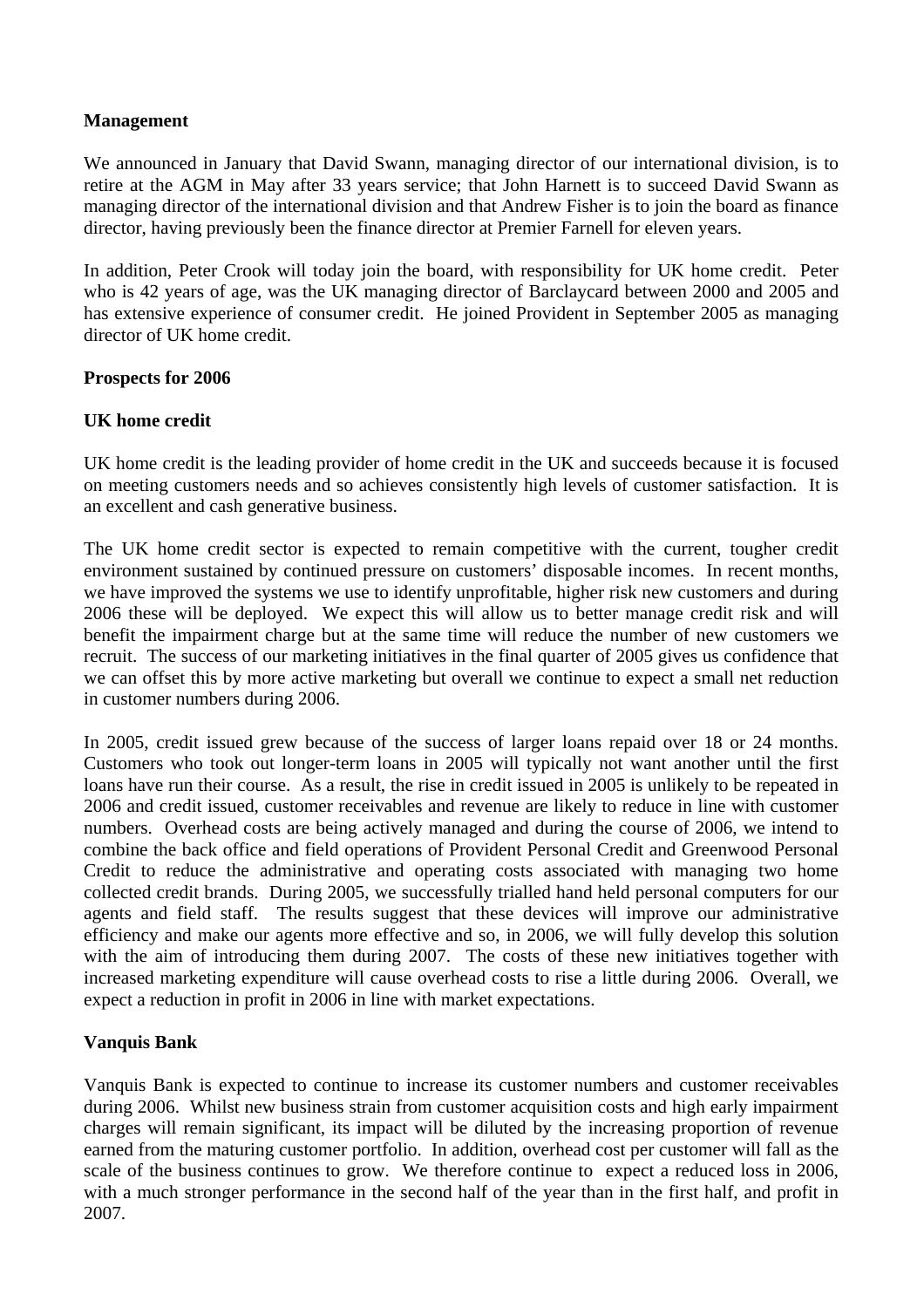### **International division**

Our strategy of international growth has been very successful and has delivered substantial shareholder value. From its establishment in 1997 the division has grown rapidly, breaking even in 2002 and earning profit before tax of £51.1 million in 2005. In Central Europe during 2005, we passed our target of 1.6 million customers and we are well on the way to achieving our Central European annual profit target of £95 million. We intend to continue this success by expanding into new overseas markets and in 2006 the international division will make a substantial investment of £12 million in developing new markets. This will comprise a pilot operation in Romania costing £3 million and the rapid expansion in two major regions in Mexico with a start-up loss of approximately £9 million. We have divided Mexico into five regions, each having a population of about 20 million people and we are now targeting at maturity 3 million customers yielding an annual pre-tax profit per customer of £30. This makes Mexico an important market with the potential for an annual pretax profit of £90 million. We will enter the remaining three regions over the coming three to four years and expect Mexico as a whole to be profitable in 2008. We expect our established market in Central Europe will continue to deliver good growth in 2006 and we expect a stronger performance in the second half as the benefits of improvements made to the Polish business feed through.

For some time it has been our intention to broaden the range of credit products we offer in order to take advantage of the well established brands and infrastructure we have in these fast growing, international credit markets. During 2005, we trialled both a monthly home collected loan product and a remotely collected loan product in Poland; the latter being supported by the skills and systems of Vanquis Bank. This has proved successful and during 2006 we intend to pilot these products on a larger scale in Poland. In due course, if this is successful, we envisage introducing these products to our other international markets.

Overall, profit from the international division is likely to reduce a little as a result of the investment in start-up losses and new product development costs, before growth recommences in 2007.

## **Motor insurance division**

We expect market conditions to be similar to 2005 with policyholder numbers and gross written premiums continuing to drift downwards. The favourable development of claims costs provisions is likely to continue but is expected to deliver a smaller benefit than in 2005 with the result that profit is expected to reduce from the current record level.

## **Group outlook**

In recent years the small sum credit market in the UK has become increasingly competitive. We have responded by raising the efficiency of our UK home credit business and by improving the service we offer our customers. We have clear plans to continue to improve our operating efficiencies and our service to customers and so we expect this to remain an excellent, cashgenerative business.

We have also sought new opportunities for growth by expanding into overseas markets and broadening our range of credit products. International expansion has already been very successful and created substantial shareholder value and we expect the new credit products delivered through Vanquis Bank will also add to shareholder value.

We expect the group will remain strongly cash and capital generative and that this will continue to support our progressive dividend policy.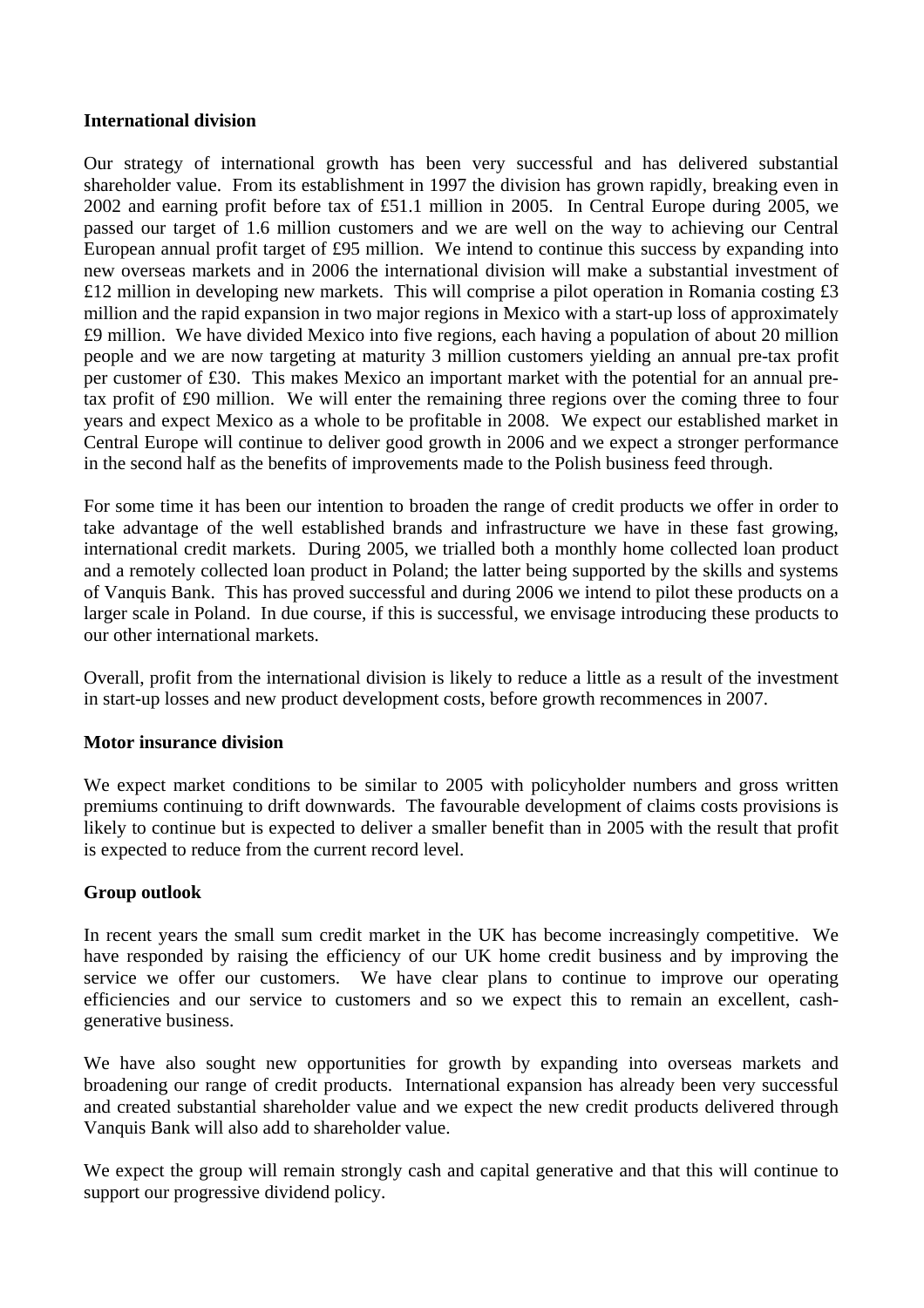We see excellent prospects for continued international expansion in existing markets and in new countries. However, our successful organic growth model involves investment start-up losses which depress short term profits. We are, therefore, at the early stages of considering whether obtaining a separate listing for international, in due course, would allow the international growth opportunity to be captured more quickly. The aim would be to maximise shareholder value in both the near and longer term. We will provide a further update on the results of this review with our interim results in September.

John van Kuffeler Chairman 8 March 2006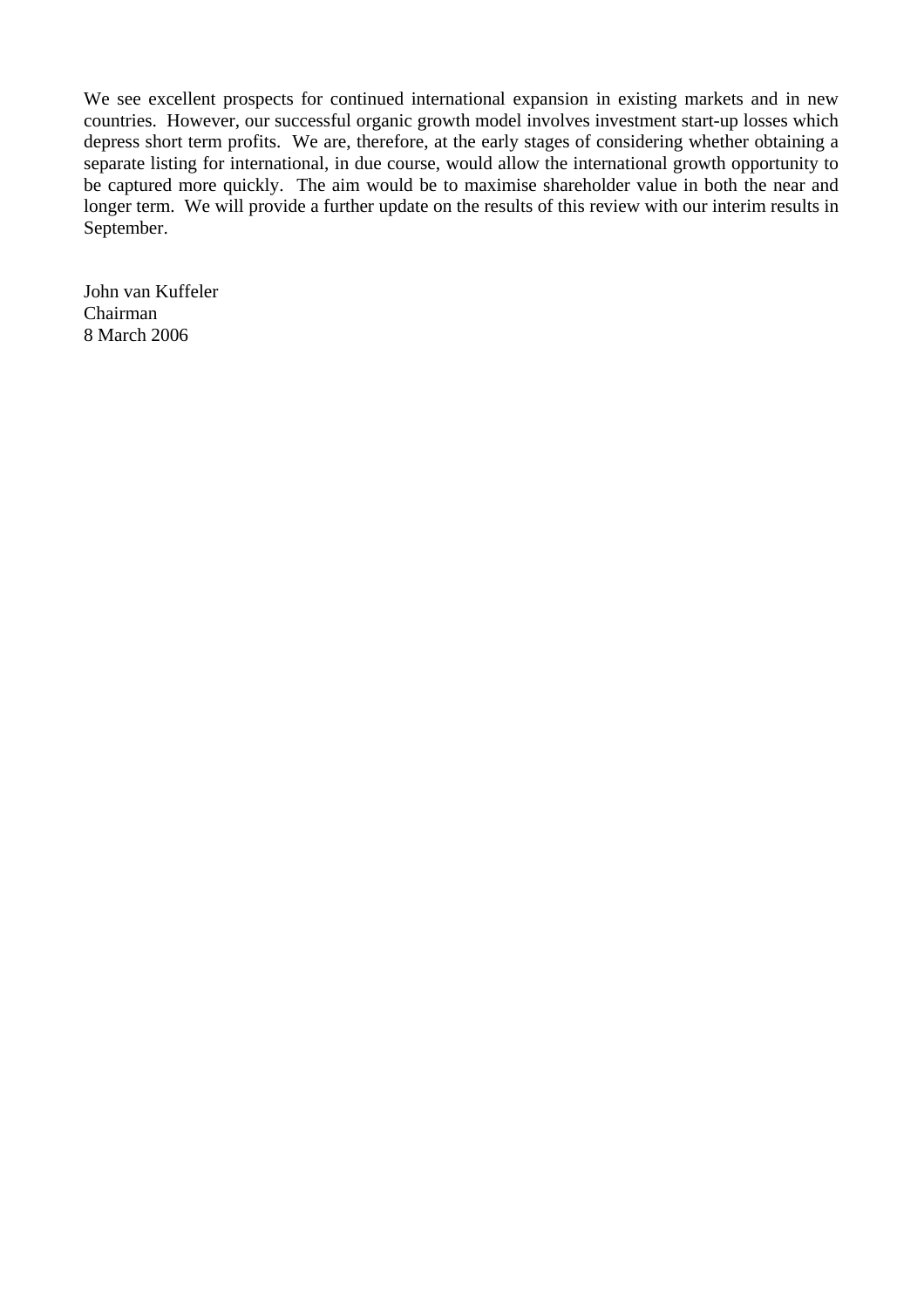|                               | <b>Notes</b>   |             | 2005 (Unaudited) |             |              | 2004 (Unaudited) |             |  |
|-------------------------------|----------------|-------------|------------------|-------------|--------------|------------------|-------------|--|
|                               |                |             | Yes Car          |             |              | Yes Car          |             |  |
|                               |                | Ongoing     | Credit           |             | Ongoing      | Credit           |             |  |
|                               |                | operations  | (note 3)         | Total       | operations   | (note 3)         | Total       |  |
|                               |                | $\pounds$ m | $\pounds$ m      | $\pounds$ m | $\pounds$ m  | $\pounds$ m      | $\pounds$ m |  |
| Revenue                       | $\overline{2}$ | 1,110.0     | 227.5            | 1,337.5     | 1,000.3      | 272.1            | 1,272.4     |  |
| Finance income                |                | 27.7        |                  | 27.7        | 27.4         |                  | 27.4        |  |
| <b>Total income</b>           |                | 1,137.7     | 227.5            | 1,365.2     | 1,027.7      | 272.1            | 1,299.8     |  |
| Finance costs                 |                | (47.4)      | (14.5)           | (61.9)      | (45.1)       | (12.0)           | (57.1)      |  |
| Operating costs               |                | (615.7)     | (245.3)          | (861.0)     | (540.9)      | (226.8)          | (767.7)     |  |
| Administrative expenses       |                | (268.6)     | (133.3)          | (401.9)     | (233.5)      | (36.0)           | (269.5)     |  |
| <b>Total costs</b>            |                | (931.7)     | (393.1)          | (1,324.8)   | (819.5)      | (274.8)          | (1,094.3)   |  |
| <b>Profit before taxation</b> | $\overline{2}$ | 206.0       | (165.6)          | 40.4        | 208.2        | (2.7)            | 205.5       |  |
| Tax expense                   |                | (60.6)      | 20.2             | (40.4)      | (61.9)       | 0.8              | (61.1)      |  |
| Profit for the year           |                | 145.4       | (145.4)          |             | 146.3        | (1.9)            | 144.4       |  |
|                               |                |             |                  |             |              |                  |             |  |
|                               |                |             |                  |             | <b>Notes</b> | Unaudited        | Unaudited   |  |
|                               |                |             |                  |             |              | 2005             | 2004        |  |

# **Consolidated income statement for the year ended 31 December 2005**

|                                       | <b>Notes</b> | Unaudited<br>2005  | Unaudited<br>2004  |
|---------------------------------------|--------------|--------------------|--------------------|
| <b>Earnings per share</b>             |              |                    |                    |
| Basic                                 | 4            |                    | 57.00 <sub>p</sub> |
| Diluted                               | 4            |                    | 56.74p             |
| Dividends per share                   |              |                    |                    |
| Proposed final dividend               |              | 21.37 <sub>p</sub> | 20.75 <sub>p</sub> |
| Total dividend in respect of the year |              | 35.43 <sub>p</sub> | 34.40 <sub>p</sub> |
| Paid in the year                      |              | 34.81p             | 33.55p             |
|                                       |              |                    |                    |

# **Consolidated statement of recognised income and expense for the year ended 31 December 2005**

|                                                       | <b>Notes</b> | Unaudited   | Unaudited   |
|-------------------------------------------------------|--------------|-------------|-------------|
|                                                       |              | 2005        | 2004        |
|                                                       |              | $\pounds$ m | $\pounds$ m |
| <b>Profit for the year</b>                            |              |             | 144.4       |
| Exchange differences on foreign currency translations |              | 2.7         | 3.9         |
| Net fair value $losses - cash flow$ hedges            |              | (5.0)       | (4.9)       |
| Actuarial losses on retirement benefit obligations    | 10           | (20.1)      | (34.3)      |
| Tax on items taken directly to equity                 |              | 7.5         | 11.9        |
| Net expense recognised directly in equity             | 11           | (14.9)      | (23.4)      |
| Total recognised (expense)/income for the year        | 11           | (14.9)      | 121.0       |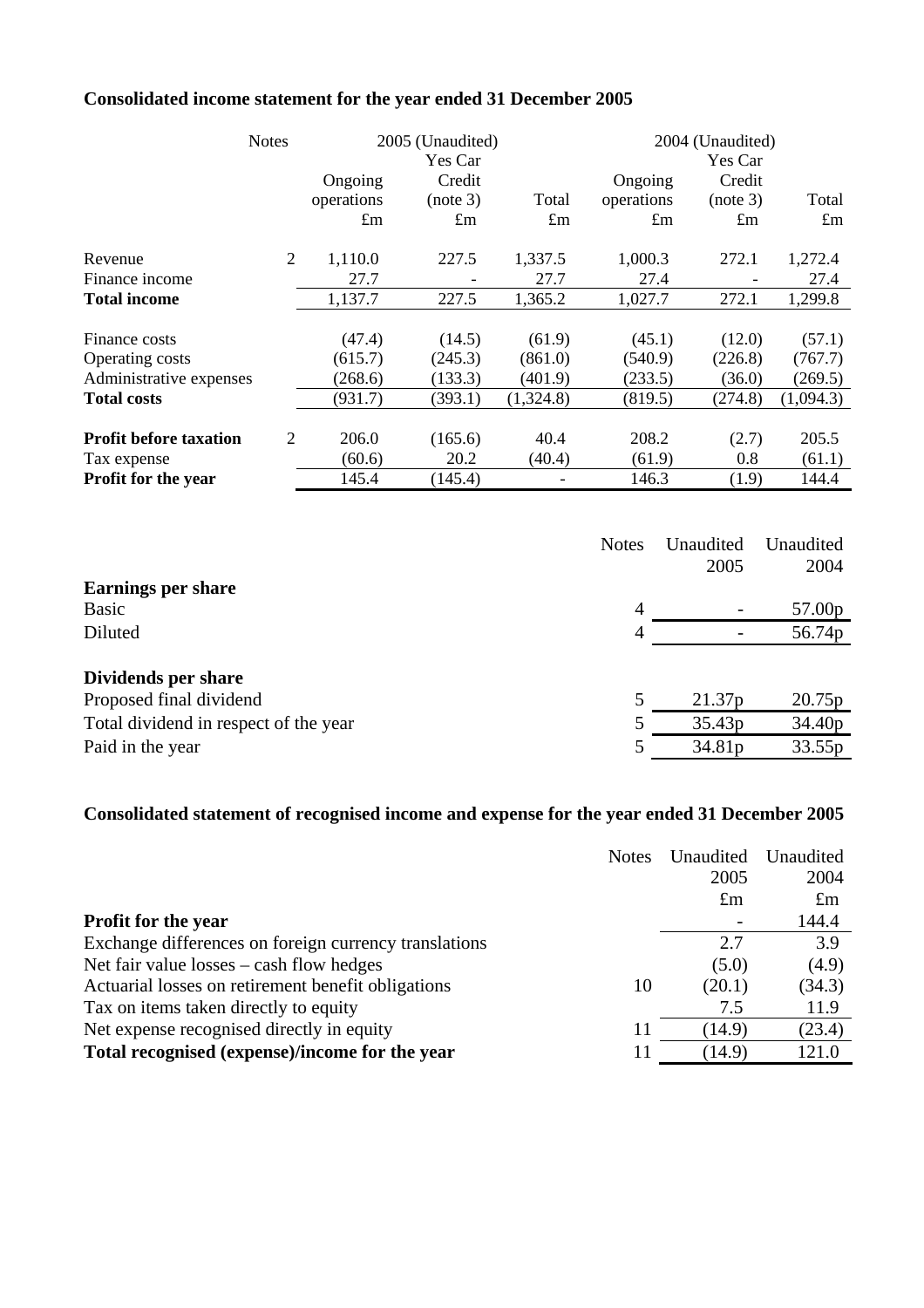## **Consolidated balance sheet as at 31 December 2005**

|                                        | <b>Notes</b>   | Unaudited   | Unaudited   |
|----------------------------------------|----------------|-------------|-------------|
|                                        |                | 2005        | 2004        |
|                                        |                | $\pounds$ m | $\pounds$ m |
| <b>ASSETS</b>                          |                |             |             |
| <b>Non-current assets</b>              |                |             |             |
| Goodwill                               | 6              | 3.1         | 87.8        |
| Intangible assets                      |                | 27.5        | 19.0        |
| Property, plant and equipment          |                | 42.8        | 41.8        |
| Deferred income tax assets             |                | 64.5        | 67.0        |
|                                        |                | 137.9       | 215.6       |
| <b>Current assets</b>                  |                |             |             |
| Inventories                            |                | 7.4         | 16.6        |
| Financial assets:                      |                |             |             |
| - Amounts receivable from customers:   |                |             |             |
| - due within one year                  | 7              | 952.8       | 990.1       |
| - due in more than one year            | $\overline{7}$ | 321.1       | 210.1       |
| - Derivative financial instruments     |                | 9.0         | 6.7         |
| Trade and other receivables            |                | 32.9        | 29.3        |
| Insurance assets                       |                | 65.4        | 90.2        |
| Current income tax assets              |                | 0.9         | 4.0         |
| Cash and cash equivalents              |                | 451.9       | 500.1       |
|                                        |                | 1,841.4     | 1,847.1     |
| <b>Total assets</b>                    |                | 1,979.3     | 2,062.7     |
|                                        |                |             |             |
| <b>LIABILITIES</b>                     |                |             |             |
| <b>Current liabilities</b>             |                |             |             |
| Financial liabilities:                 |                |             |             |
| - Bank and other borrowings            |                | (35.2)      | (35.3)      |
| - Derivative financial instruments     |                | (30.1)      | (40.6)      |
| Trade and other payables               |                | (126.0)     | (134.9)     |
| Insurance accruals and deferred income | 8              | (359.2)     | (424.9)     |
| Current income tax liabilities         |                | (33.4)      | (60.1)      |
| Provisions                             | 9              | (16.2)      |             |
|                                        |                | (600.1)     | (695.8)     |
| <b>Non-current liabilities</b>         |                |             |             |
| <b>Financial liabilities:</b>          |                |             |             |
| - Bank and other borrowings            |                | (947.7)     | (822.4)     |
| Provisions                             | 9              | (8.5)       |             |
| Retirement benefit obligations         | 10             | (105.6)     | (129.8)     |
|                                        |                | (1,061.8)   | (952.2)     |
| <b>Total liabilities</b>               |                | (1,661.9)   | (1,648.0)   |
| <b>NET ASSETS</b>                      |                | 317.4       | 414.7       |
| <b>SHAREHOLDERS' EQUITY</b>            |                |             |             |
| Called-up share capital                | 11             | 26.5        | 26.4        |
| Share premium account                  | 11             | 107.7       | 105.5       |
| Other reserves                         | 11             | 5.5         | 2.4         |
| Retained earnings                      | 11             | 177.7       | 280.4       |
| <b>TOTAL EQUITY</b>                    | 11             | 317.4       | 414.7       |
|                                        |                |             |             |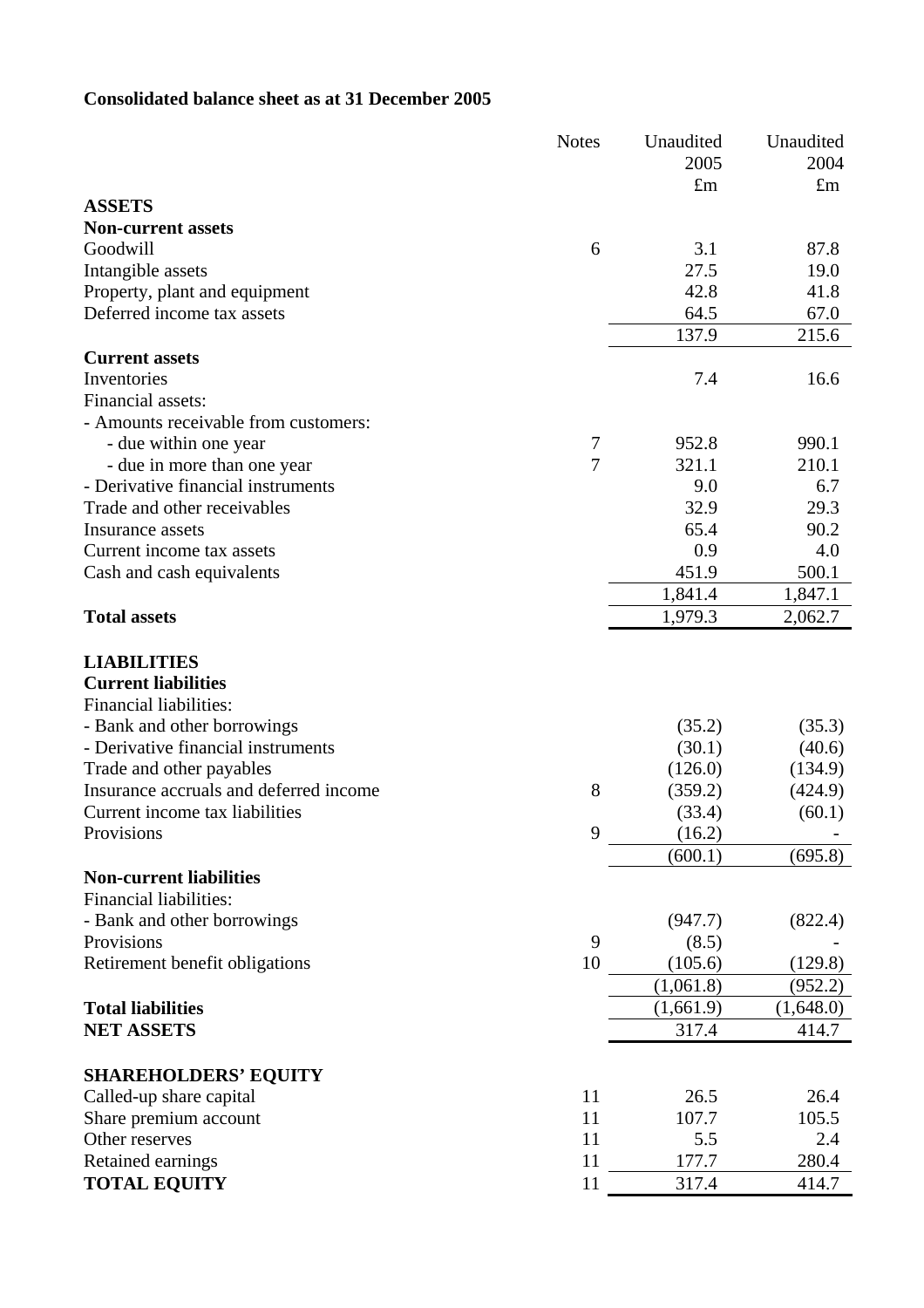## **Consolidated cash flow statement for the year ended 31 December 2005**

|                                                        | <b>Notes</b> | Unaudited   | Unaudited   |
|--------------------------------------------------------|--------------|-------------|-------------|
|                                                        |              | 2005        | 2004        |
|                                                        |              | $\pounds$ m | $\pounds$ m |
| <b>Cash flows from operating activities</b>            |              |             |             |
| Cash generated from operations                         |              | 68.2        | 79.7        |
| Finance costs paid                                     |              | (60.8)      | (53.3)      |
| Finance income received                                |              | 27.8        | 27.9        |
| Income tax paid                                        |              | (53.2)      | (54.5)      |
| Net cash used in operating activities                  |              | (18.0)      | (0.2)       |
| <b>Cash flows from investing activities</b>            |              |             |             |
| Purchases of property, plant and equipment             |              | (20.9)      | (19.7)      |
| Proceeds from sale of property, plant and equipment    |              | 3.2         | 3.3         |
| Purchases of intangible assets                         |              | (9.8)       | (6.4)       |
| Acquisition of a subsidiary                            | 6            | (19.1)      |             |
| Net cash used in investing activities                  |              | (46.6)      | (22.8)      |
| <b>Cash flows from financing activities</b>            |              |             |             |
| Proceeds from borrowings                               |              | 161.8       | 181.9       |
| Repayment of borrowings                                |              | (60.9)      | (139.6)     |
| Dividends paid to company shareholders                 | 5            | (88.6)      | (84.9)      |
| Proceeds from issue of share capital                   |              | 2.3         | 4.1         |
| Proceeds from sale of treasury shares                  |              | 0.7         | 1.9         |
| Net cash generated from/(used in) financing activities |              | 15.3        | (36.6)      |
| Net decrease in cash and cash equivalents              |              | (49.3)      | (59.6)      |
| Cash and cash equivalents at beginning of period       |              | 493.5       | 546.0       |
| Exchange gains on cash and cash equivalents            |              | 0.2         | 7.1         |
| Cash and cash equivalents at end of period             |              | 444.4       | 493.5       |
| Cash and cash equivalents at end of period comprise:   |              |             |             |
| Cash at bank and in hand                               |              | 54.6        | 38.4        |
| Short term deposits                                    |              | 397.3       | 461.7       |
| Cash and cash equivalents                              |              | 451.9       | 500.1       |
| Overdrafts (held in borrowings)                        |              | (7.5)       | (6.6)       |
|                                                        |              | 444.4       | 493.5       |

The cash and investments held by those businesses that are regulated are required to be strictly segregated from those of the rest of the group and are not available to repay group borrowings. At 31 December 2005 the cash and short term deposits held by the group's regulated businesses amounted to £404.5m (31 December 2004: £469.6m).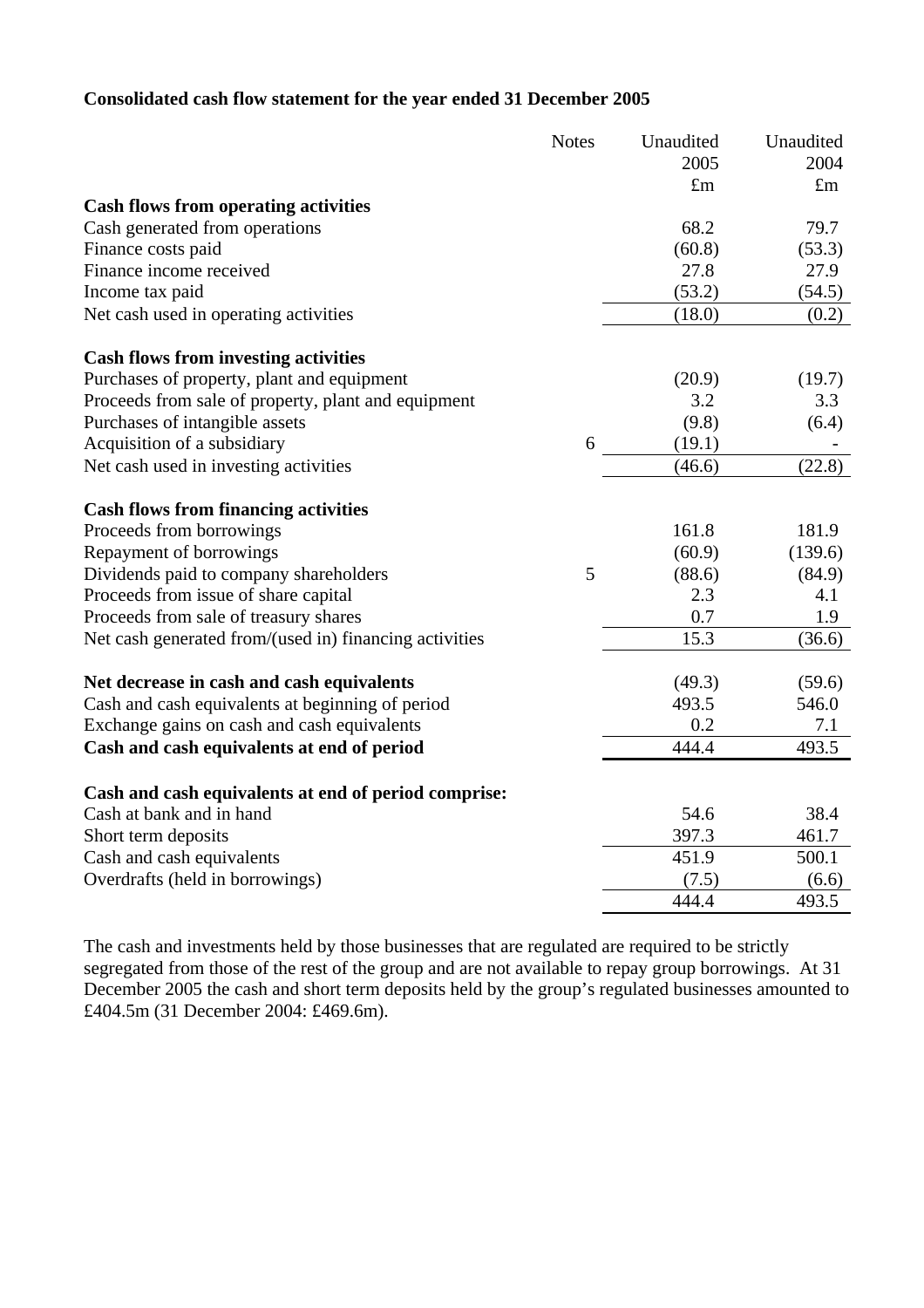# **Consolidated cash flow statement for the year ended 31 December 2005 (continued)**

# **Reconciliation of profit after taxation to cash flows from operations**

|                                                      | Unaudited   | Unaudited   |
|------------------------------------------------------|-------------|-------------|
|                                                      | 2005        | 2004        |
|                                                      | $\pounds$ m | $\pounds$ m |
| Profit after taxation                                |             | 144.4       |
| Adjusted for:                                        |             |             |
| Tax expense                                          | 40.4        | 61.1        |
| Finance costs                                        | 61.9        | 57.1        |
| Finance income                                       | (27.7)      | (27.4)      |
| Share-based payment charge                           | 3.2         | 1.4         |
| Depreciation of property, plant and equipment        | 12.2        | 10.9        |
| Impairment of property, plant and equipment (note 3) | 4.6         |             |
| Amortisation of intangible assets                    | 1.3         | 0.1         |
| Impairment of goodwill (note 3)                      | 91.0        |             |
| Loss on sale of property, plant and equipment        |             | 0.1         |
| Changes in operating assets and liabilities:         |             |             |
| Inventories                                          | 9.2         | (2.0)       |
| Amounts receivable from customers                    | (67.0)      | (120.6)     |
| Trade and other receivables                          |             | (2.7)       |
| Insurance assets                                     | 24.8        | 17.4        |
| Trade and other payables                             | 0.6         | (11.4)      |
| Insurance accruals and deferred income               | (65.7)      | (38.0)      |
| Retirement benefit obligations                       | (44.3)      | (10.6)      |
| Derivative financial instruments                     | (1.0)       | (0.1)       |
| Provisions                                           | 24.7        |             |
| <b>Cash generated from operations</b>                | 68.2        | 79.7        |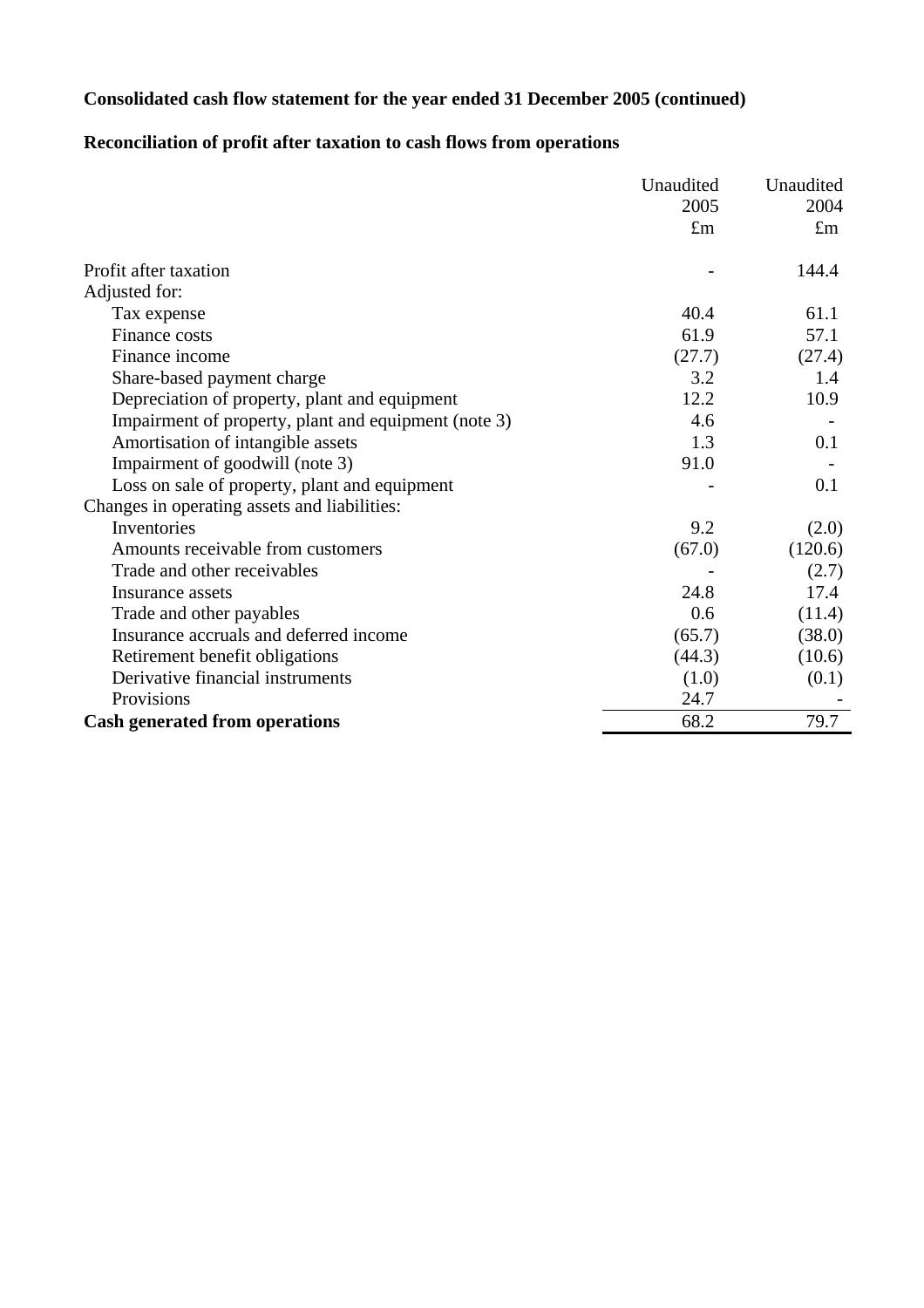### **Notes to the preliminary announcement**

## **1. Basis of preparation**

As a result of the adoption of IAS Regulation EC 1606/2002 on 19 July 2002 by the European Parliament, Provident Financial plc will prepare its consolidated financial statements for the year ended 31 December 2005 in accordance with International Financial Reporting Standards (IFRS) adopted for use in the European Union (EU) as at 31 December 2005 (EU endorsed IFRS) in order to comply with Article 4 of the EU IAS Regulation. Accordingly, this preliminary announcement has been prepared on the basis of all EU endorsed IFRS together with the Listing Rules of the UK Listing Authority.

For the year ended 31 December 2004, Provident Financial plc prepared its consolidated financial statements in accordance with the UK Companies Act 1985 and applicable UK accounting standards (together UK GAAP). All financial information relating to the year ended 31 December 2004 for the group has been restated from UK GAAP to EU endorsed IFRS (including the adoption of IAS 32 'Financial Instruments: Disclosure and Presentation', IAS 39 'Financial Instruments: Recognition and Measurement' and IFRS 4 'Insurance Contracts'). Accordingly, the preliminary announcement has not been prepared on a basis consistent with the previous year. A full schedule of accounting policies under IFRS and reconciliations between previously reported UK GAAP results and EU endorsed IFRS were included in the group's 2005 interim report and can be found on the company's website at www.providentfinancial.com.

This preliminary announcement, which has been prepared on the basis set out above, does not constitute statutory accounts within the meaning of Section 240 of the Companies Act 1985. The statutory accounts for the year ended 31 December 2005 upon which the auditors have still to report, will be delivered to the Registrar of Companies following the company's annual general meeting. The statutory accounts for the year ended 31 December 2004 have been delivered to the Registrar and included an audit report which was unqualified and which did not contain a statement under Section 237(2) or (3) of the Companies Act 1985.

The preliminary announcement has been agreed with the company's auditors for release.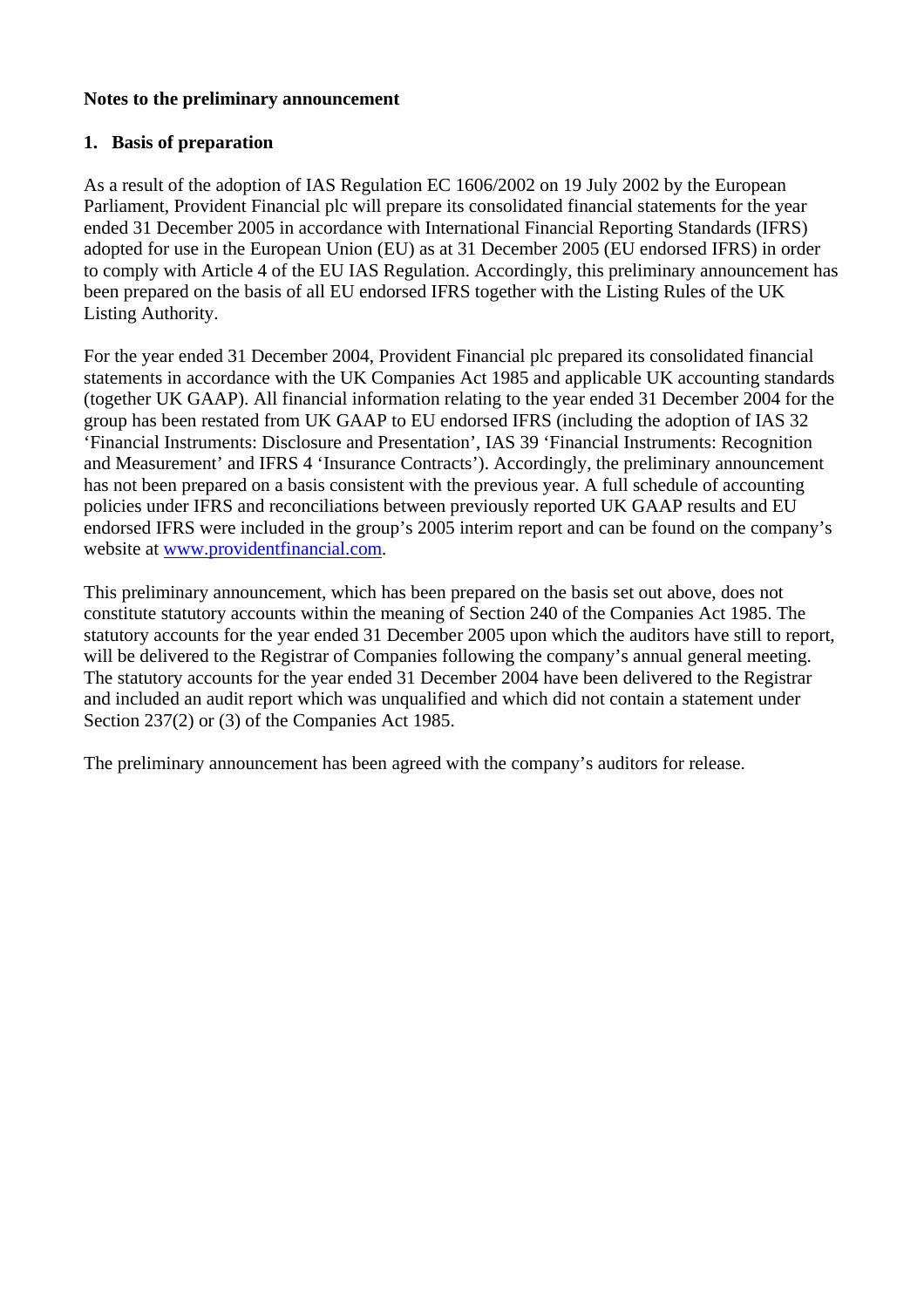# **2. Segment information**

# **Primary reporting format – business segments**

|                                  | Revenue     |             | Profit before taxation |             |  |
|----------------------------------|-------------|-------------|------------------------|-------------|--|
|                                  | Unaudited   | Unaudited   | Unaudited              | Unaudited   |  |
|                                  | 2005        | 2004        | 2005                   | 2004        |  |
|                                  | $\pounds$ m | $\pounds$ m | $\pounds$ m            | $\pounds$ m |  |
| UK home credit                   | 578.9       | 558.4       | 146.3                  | 154.0       |  |
| Vanquis Bank                     | 17.8        | 5.9         | (15.9)                 | (9.0)       |  |
| UK consumer credit               | 596.7       | 564.3       | 130.4                  | 145.0       |  |
| International                    | 358.6       | 271.2       | 51.1                   | 39.8        |  |
| Motor insurance                  | 154.7       | 164.8       | 40.0                   | 34.6        |  |
| Central                          |             |             | (15.5)                 | (11.2)      |  |
| <b>Total ongoing operations</b>  | 1,110.0     | 1,000.3     | 206.0                  | 208.2       |  |
| Yes Car Credit (closed business) | 227.5       | 272.1       | (24.6)                 | (2.7)       |  |
| Closure costs                    |             |             | (141.0)                |             |  |
| <b>Total Yes Car Credit</b>      | 227.5       | 272.1       | (165.6)                | (2.7)       |  |
| <b>Total group</b>               | 1,337.5     | 1,272.4     | 40.4                   | 205.5       |  |

# **Secondary reporting format – geographical segments**

|                                       | Revenue     |             | Profit before taxation |             |
|---------------------------------------|-------------|-------------|------------------------|-------------|
|                                       | Unaudited   | Unaudited   | Unaudited              | Unaudited   |
|                                       | 2005        | 2004        | 2005                   | 2004        |
|                                       | $\pounds$ m | $\pounds$ m | $\pounds$ m            | $\pounds$ m |
| UK and Republic of Ireland            | 751.4       | 729.1       | 144.7                  | 157.8       |
| <b>Central Europe</b>                 | 347.9       | 269.4       | 64.2                   | 52.6        |
| Mexico                                | 10.7        | 1.8         | (2.9)                  | (2.2)       |
| <b>Total ongoing operations</b>       | 1,110.0     | 1,000.3     | 206.0                  | 208.2       |
| Yes Car Credit (closed business) - UK |             |             |                        |             |
| and Republic of Ireland               | 227.5       | 272.1       | (165.6)                | (2.7)       |
| <b>Total group</b>                    | 1,337.5     | 1,272.4     | 40.4                   | 205.5       |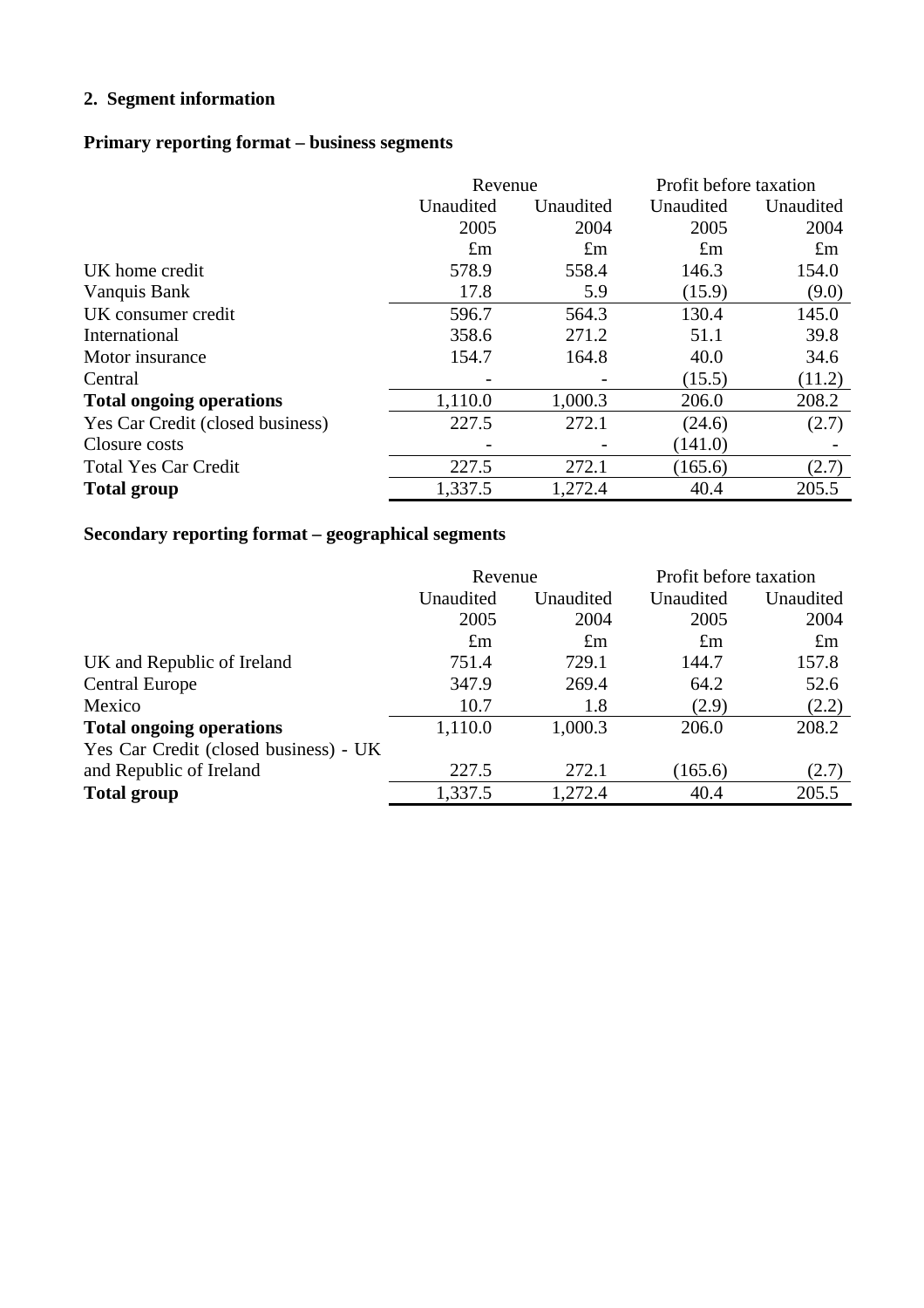## **3. Closure of Yes Car Credit**

On 14 December 2005, the directors made the decision to close the trading activities of the subsidiaries forming the Yes Car Credit operation. The business ceased selling and financing used vehicles on 14 December 2005.

During the year, Yes Car Credit incurred a loss before taxation and closure costs of £24.6m (2004: £2.7m). After taking account of closure costs of £141.0m (2004: £nil), the reported loss before taxation was £165.6m (2004: £2.7m).

Closure costs can be analysed as follows:

|                                                               | $\pounds$ m |
|---------------------------------------------------------------|-------------|
| Goodwill impairment (note 6)                                  | 91.0        |
| Provision for onerous property obligations (note 9)           | 14.9        |
| Additional impairment charge on customer receivables (note 7) | 14.4        |
| Provision for redundancy costs (note 9)                       | 10.1        |
| Impairment of property, plant and equipment                   | 4.6         |
| Write down of inventories                                     | 2.0         |
| Other                                                         | 4.0         |
|                                                               | 141.0       |

Of the total closure costs, £40.1m has been classified as operating costs and £100.9m has been classified as administrative costs in the consolidated income statement.

The tax credit in respect of closure costs was £12.8m (2004: £nil).

The group will continue to collect out the remaining customer receivables of Yes Car Credit as they fall due over the next four years. The Yes Car Credit operation has been classified as part of continuing operations on the basis that revenue and impairment will continue to be generated from the loan book until it has been fully collected out.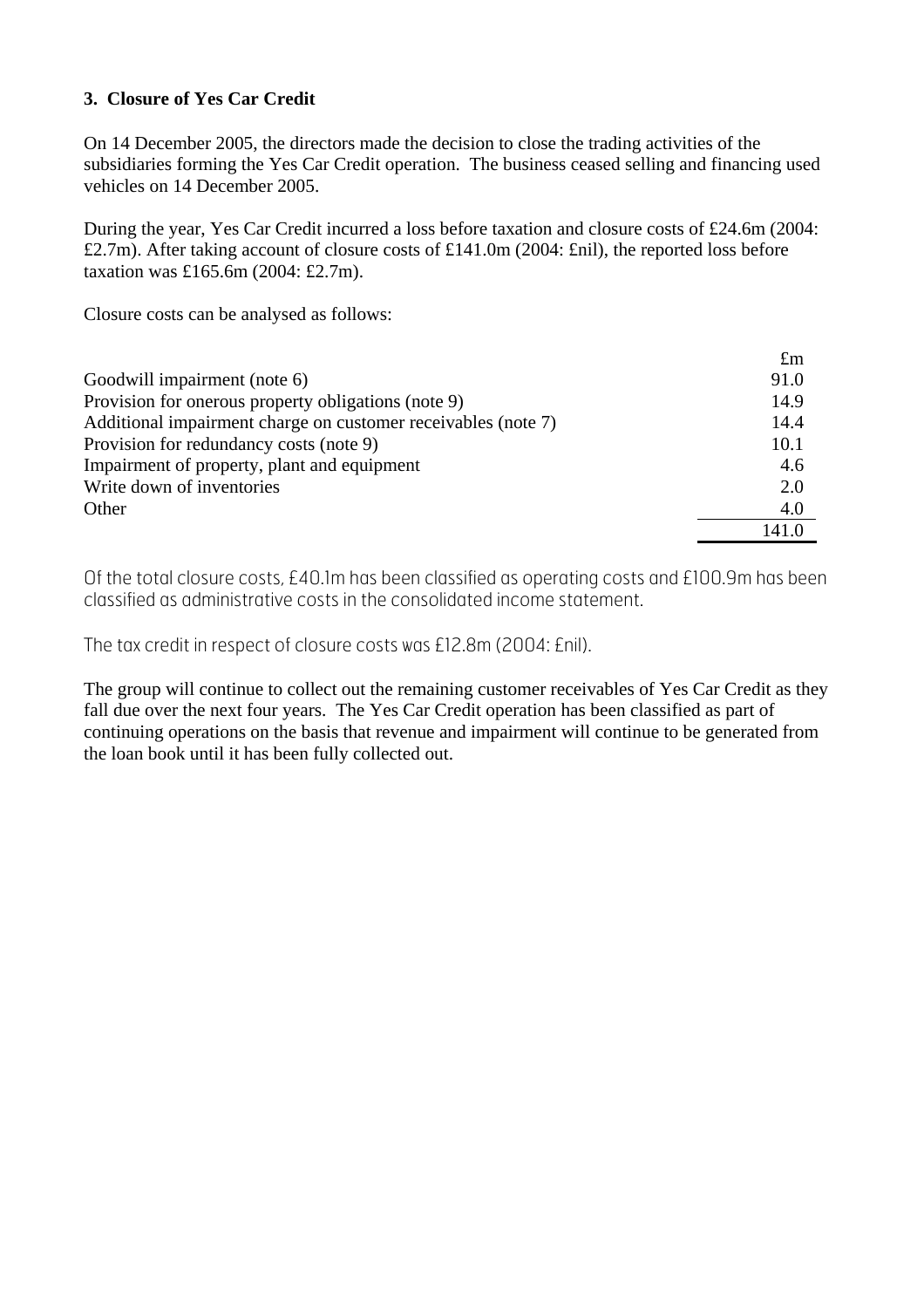### **4. Earnings per share**

Basic earnings per share (EPS) is calculated by dividing the earnings attributable to ordinary shareholders by the weighted average number of ordinary shares outstanding during the year, excluding those shares held by the Provident Financial Qualifying Share Ownership Trust and in respect of the Performance Share Plan.

For diluted earnings per share, the weighted average number of ordinary shares in issue is adjusted to assume conversion of all dilutive potential ordinary shares.

The directors have elected to show an adjusted earnings per share, excluding the loss after taxation of Yes Car Credit which was closed on 14 December 2005. This is presented to show the earnings per share generated by the group's ongoing operations.

Reconciliations of the earnings and weighted average number of shares used in the calculations are set out below:

|                                | 2005 (Unaudited) |           |                          | 2004 (Unaudited) |           |           |
|--------------------------------|------------------|-----------|--------------------------|------------------|-----------|-----------|
|                                |                  | Weighted  |                          | Weighted         |           |           |
|                                |                  | average   |                          |                  | average   |           |
|                                |                  | number    | Per share                |                  | number    | Per share |
|                                | Earnings         | of shares | amount                   | Earnings         | of shares | amount    |
|                                | $\pounds$ m      | m         | pence                    | $\pounds$ m      | m         | pence     |
| <b>Basic EPS</b>               | -                | 254.3     |                          | 144.4            | 253.4     | 57.00     |
| Dilutive effect of options     |                  | 0.6       | $\overline{\phantom{a}}$ |                  | 1.2       | (0.26)    |
| <b>Diluted EPS</b>             |                  | 254.9     |                          | 144.4            | 254.6     | 56.74     |
| <b>Adjusted EPS</b>            |                  |           |                          |                  |           |           |
| <b>Basic EPS</b>               |                  | 254.3     |                          | 144.4            | 253.4     | 57.00     |
| Loss for the year from Yes Car |                  |           |                          |                  |           |           |
| Credit                         | 145.4            |           | 57.18                    | 1.9              |           | 0.74      |
| <b>Adjusted EPS</b>            | 145.4            | 254.3     | 57.18                    | 146.3            | 253.4     | 57.74     |

### **5. Dividends paid and proposed**

|                | Pence per share | Unaudited   | Unaudited   |
|----------------|-----------------|-------------|-------------|
|                |                 | 2005        | 2004        |
|                |                 | $\pounds$ m | $\pounds$ m |
| $2003$ final   | $-19.90p$       |             | 50.3        |
| 2004 interim   | $-13.65p$       |             | 34.6        |
| $2004$ final   | $-20.75p$       | 52.7        |             |
| 2005 interim   | $-14.06p$       | 35.9        |             |
| Dividends paid |                 | 88.6        | 84.9        |

The directors are recommending a final dividend in respect of the financial year ended 31 December 2005 of 21.37p per share which will amount to a total dividend payment of £54.6m. If approved by the shareholders at the annual general meeting on 17 May 2006, this dividend will be paid on 26 May 2006 to shareholders who are on the register of members at 7 April 2006. This dividend is not reflected in the balance sheet as at 31 December 2005 as it is subject to shareholder approval.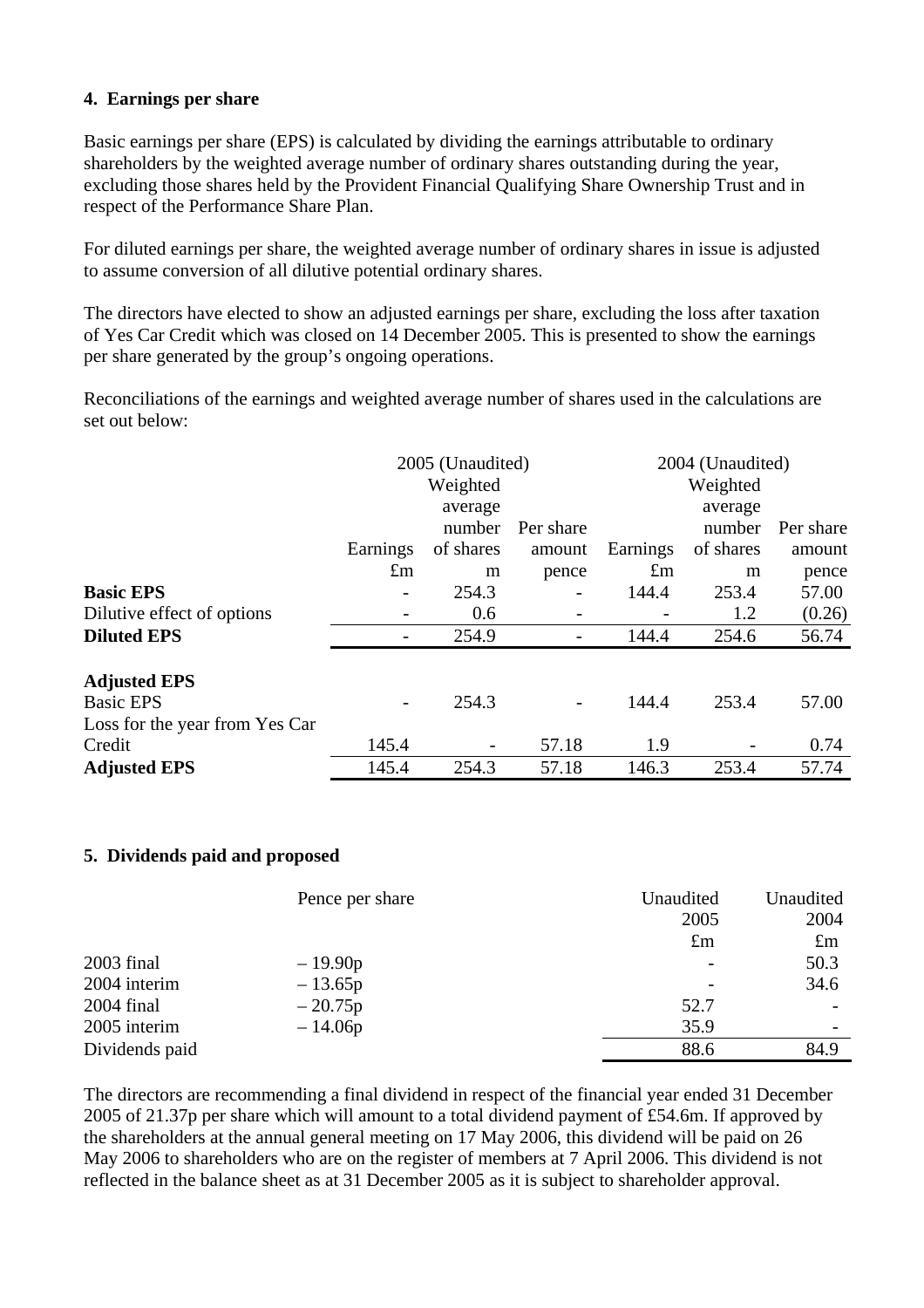### **6. Goodwill**

|                                         | $\pounds$ m |
|-----------------------------------------|-------------|
| Cost                                    |             |
| At 1 January 2005                       | 87.8        |
| <b>Additions</b>                        | 6.3         |
| At 31 December 2005                     | 94.1        |
|                                         |             |
| <b>Accumulated impairment losses</b>    |             |
| At 1 January 2005                       |             |
| Impairment on closure of Yes Car Credit | 91.0        |
| At 31 December 2005                     | 91.0        |
|                                         |             |
| Net book value at 31 December 2005      | 3.1         |
|                                         |             |
| Net book value at 31 December 2004      | 87.8        |

During 2005, the contingent consideration in respect of the acquisition of Yes Car Credit was settled for a total amount of £19.1m. The original calculation of goodwill estimated that the settlement would be £12.8m. Accordingly, the additional consideration of £6.3m has been taken to goodwill during the year.

Following the decision of the directors to close the Yes Car Credit operation, the whole of the goodwill in respect of that acquisition, amounting to £91.0m, has been impaired (note 3). The remaining goodwill, amounting to £3.1m, relates to the acquisition of N&N Cheque Encashment Limited in 2001.

### **7. Amounts receivable from customers**

|                                  | Unaudited   | Unaudited   |
|----------------------------------|-------------|-------------|
|                                  | 2005        | 2004        |
|                                  | $\pounds$ m | $\pounds$ m |
| UK home credit                   | 649.9       | 613.5       |
| International                    | 328.7       | 285.1       |
| Vanquis Bank                     | 60.0        | 26.0        |
| <b>Total ongoing operations</b>  | 1,038.6     | 924.6       |
| Yes Car Credit (closed business) | 235.3       | 275.6       |
| <b>Total group</b>               | 1,273.9     | 1,200.2     |
| Analysed as:                     |             |             |
| - due within one year            | 952.8       | 990.1       |
| - due in more than one year      | 321.1       | 210.1       |
|                                  | 1,273.9     | 1,200.2     |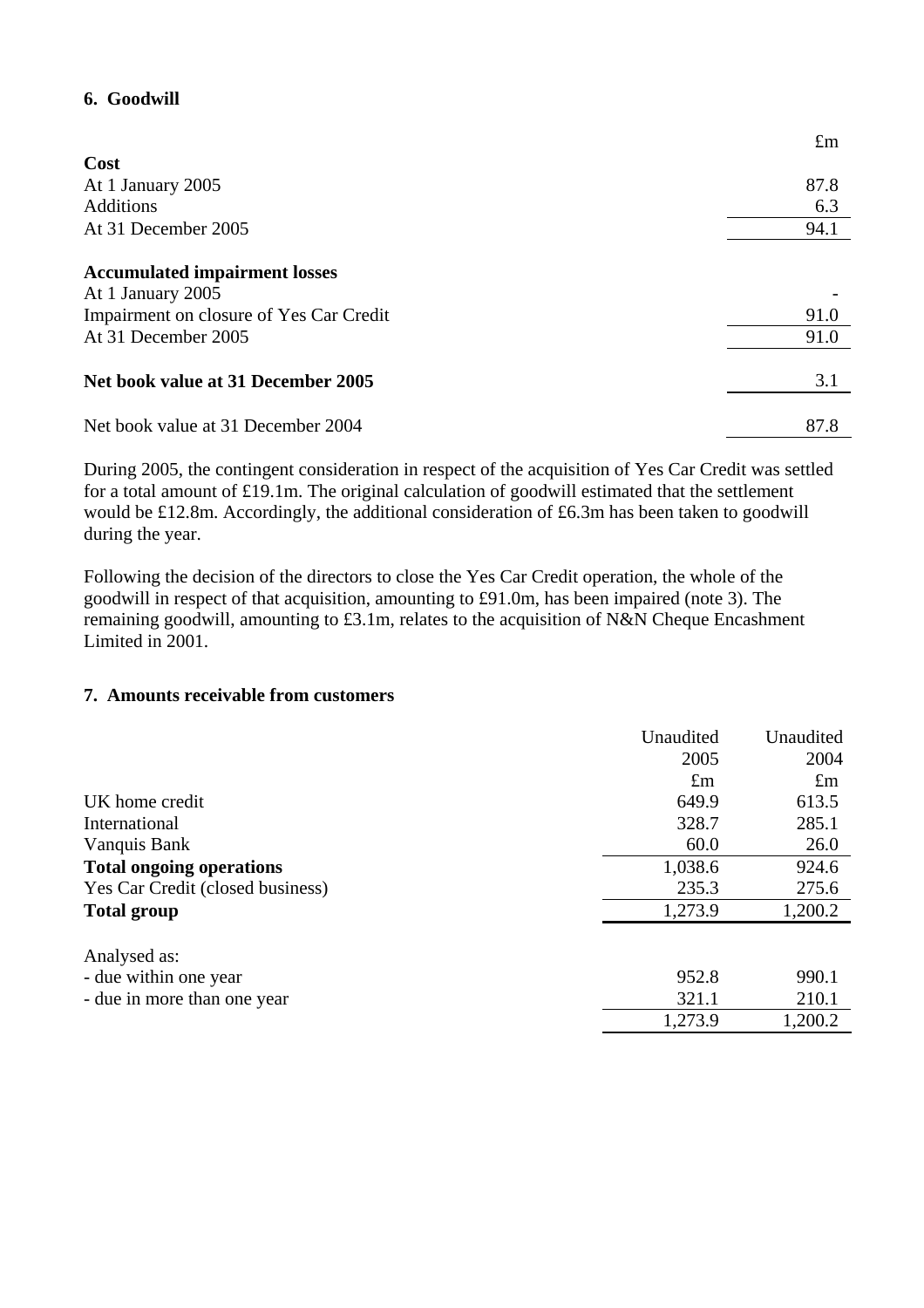### **7. Amounts receivable from customers (continued)**

The impairment charge in respect of amounts receivable from customers reflected within operating costs can be analysed as follows:

|                                             | Unaudited   | Unaudited   |
|---------------------------------------------|-------------|-------------|
|                                             | 2005        | 2004        |
|                                             | $\pounds$ m | $\pounds$ m |
| UK home credit                              | 171.8       | 154.0       |
| International                               | 132.4       | 87.0        |
| Vanquis Bank                                | 12.4        | 4.0         |
| <b>Total ongoing operations</b>             | 316.6       | 245.0       |
| Yes Car Credit (closed business)            |             |             |
| - pre-closure impairment charge             | 36.8        | 40.1        |
| - additional impairment on closure (note 3) | 14.4        |             |
|                                             | 51.2        | 40.1        |
| <b>Total group</b>                          | 367.8       | 285.1       |

The additional impairment on the Yes Car Credit customer receivables arises as a result of the expected deterioration in collections performance following the closure of the business.

## **8. Insurance accruals and deferred income**

|                                       | Unaudited | Unaudited   |
|---------------------------------------|-----------|-------------|
|                                       | 2005      | 2004        |
|                                       | £m        | $\pounds$ m |
| Provision for unpaid insurance claims | 284.0     | 343.4       |
| Unearned insurance premiums           | 74.8      | 81.0        |
| Other deferred income                 | 0.4       | 0.5         |
|                                       | 359.2     | 424.9       |

The profit before tax of motor insurance for 2005 includes £24.9m (2004: £10.8m) in respect of the release of provisions for prior year claims.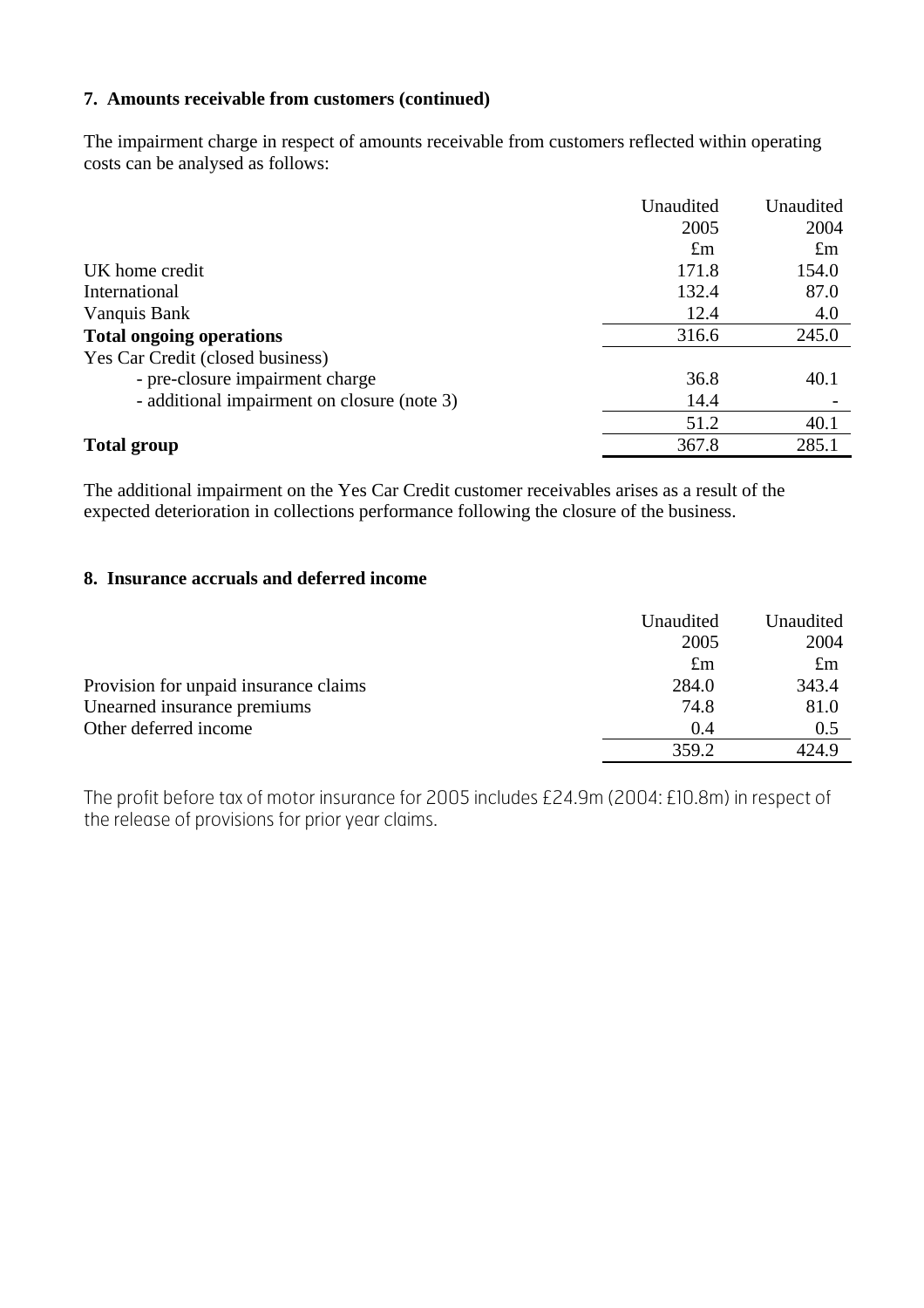### **9. Provisions**

|                                                                        | Unaudited                                         |                                           |                      |  |  |
|------------------------------------------------------------------------|---------------------------------------------------|-------------------------------------------|----------------------|--|--|
|                                                                        | Onerous<br>property<br>obligations<br>$\pounds$ m | Restructuring<br>provision<br>$\pounds$ m | Total<br>$\pounds$ m |  |  |
| At 1 January 2005                                                      |                                                   |                                           |                      |  |  |
| Created in the year (note 3)                                           | 14.9                                              | 10.1                                      | 25.0                 |  |  |
| Utilised in the year                                                   |                                                   | (0.3)                                     | (0.3)                |  |  |
| At 31 December 2005                                                    | 14.9                                              | 9.8                                       | 24.7                 |  |  |
| Included in current liabilities<br>Included in non-current liabilities |                                                   |                                           | 16.2<br>8.5          |  |  |
|                                                                        |                                                   |                                           | 24.7                 |  |  |

The onerous property obligations relate to the estimated costs of exiting the Yes Car Credit property portfolio. The provision has been calculated by taking into account the full lease term, any sublet income that may be recoverable and the potential for lease assignment. The provision is expected to be utilised over the next three years.

The restructuring provision relates to redundancy and other people related costs following the announcement of the closure of Yes Car Credit on 14 December 2005. The provision covers the redundancy cost of approximately 820 employees and is expected to be fully utilised during 2006.

## **10. Retirement benefit obligations**

The group operates a number of UK based pension schemes. The two major defined benefit schemes are the Provident Financial Senior Pension Scheme ('the senior pension scheme') and the Provident Financial Staff Pension Scheme ('the staff pension scheme'). The schemes cover 79% of employees with company provided pension arrangements and are of the funded, defined benefit type. The assets of the schemes are held in separate, trustee administered funds. The two defined benefit schemes were closed to new members from 1 January 2003.

The most recent actuarial valuations of plan assets and the present value of the defined benefit obligation were carried out at 1 June 2004 by a qualified independent actuary. The valuation used for the purposes of IAS 19 has been based on these valuations which have been updated by the actuary to take account of the requirements of IAS 19 in order to assess the liabilities of the scheme at 31 December 2005. Scheme assets are stated at fair value at 31 December 2005. The major assumptions used by the actuary were:

|                                          | Unaudited     | Unaudited |
|------------------------------------------|---------------|-----------|
|                                          | 2005          | 2004      |
|                                          | $\frac{0}{0}$ | $\%$      |
| Price inflation                          | 2.80          | 2.75      |
| Rate of increase in pensionable salaries | 4.38          | 4.34      |
| Rate of increase to pensions in payment  | 2.80          | 2.75      |
| Discount rate                            | 4.80          | 5.40      |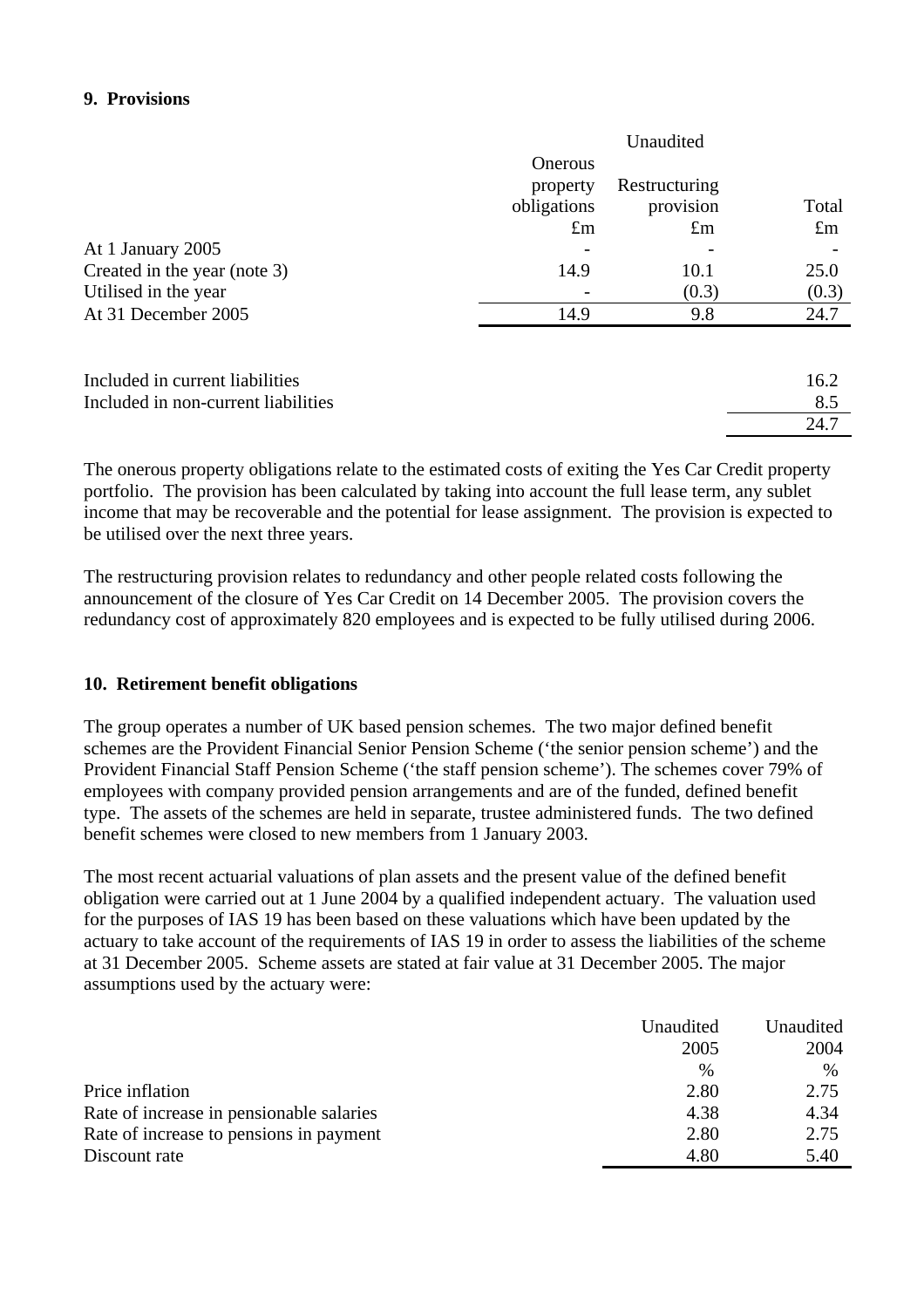### 10**. Retirement benefit obligations (continued)**

The amounts recognised in the balance sheet are determined as follows:

|                                                     | Unaudited   | Unaudited   |
|-----------------------------------------------------|-------------|-------------|
|                                                     | 2005        | 2004        |
|                                                     | $\pounds$ m | $\pounds$ m |
| Total fair value of scheme assets                   | 331.1       | 231.4       |
| Present value of funded defined benefit obligations | (436.7)     | (361.2)     |
| Net liability recognised in the balance sheet       | (105.6)     | (129.8)     |

Movements in the present value of the defined benefit obligation were as follows:

|                                           | Unaudited   | Unaudited   |
|-------------------------------------------|-------------|-------------|
|                                           | 2005        | 2004        |
|                                           | $\pounds$ m | $\pounds$ m |
| Defined benefit obligation at 1 January   | (361.2)     | (299.7)     |
| Current service cost                      | (7.2)       | (7.4)       |
| Interest cost                             | (19.6)      | (16.6)      |
| Contributions paid by scheme participants | (3.8)       | (4.0)       |
| Actuarial losses on scheme liabilities    | (50.4)      | (41.4)      |
| Net benefits paid out                     | 5.5         | 7.9         |
| Defined benefit obligation at 31 December | (436.7)     | (361.2)     |

Movements in the fair value of scheme assets were as follows:

|                                            | Unaudited   | Unaudited   |
|--------------------------------------------|-------------|-------------|
|                                            | 2005        | 2004        |
|                                            | $\pounds$ m | $\pounds$ m |
| Fair value of scheme assets at 1 January   | 231.4       | 193.6       |
| Expected return on assets                  | 16.7        | 14.8        |
| Actuarial gains on scheme assets           | 30.3        | 7.1         |
| Contributions by the group                 | 54.4        | 19.8        |
| Contributions paid by scheme participants  | 3.8         | 4.0         |
| Net benefits paid out                      | (5.5)       | (7.9)       |
| Fair value of scheme assets at 31 December | 331.1       | 231.4       |

During 2005, the group made additional special contributions of £13.0m in May 2005 and £31.0m in December 2005. The group made a further additional special contribution of £102.2m in January 2006 in order to ensure that the defined benefit pension schemes were fully funded based on the June 2005 deficit position (the latter payment will be reflected in the 2006 financial statements). Following these payments, new, more sustainable pension arrangements for future pension accrual have been established that will provide greater certainty as to the cost of pension provision and, in particular, are designed to reduce the volatility of the group's pension costs to changes in wage inflation and longevity. The increase in the group's interest payable after funding the deficit will be broadly offset by a reduction in the IAS 19 pension charge to the group's income statement.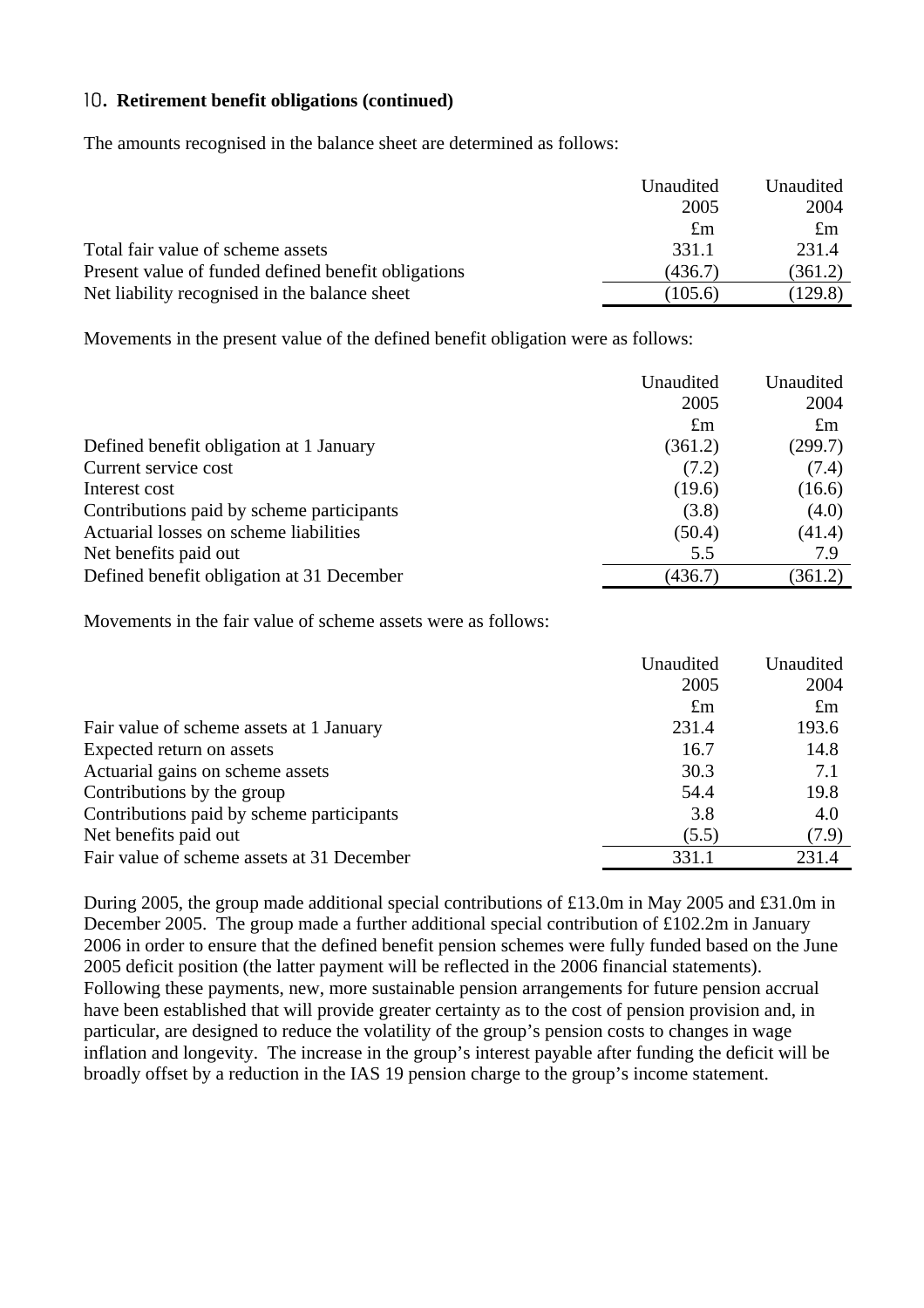# **11. Consolidated statement of changes in shareholders' equity**

|                                                |                                                    | Unaudited   |                          |             |             |
|------------------------------------------------|----------------------------------------------------|-------------|--------------------------|-------------|-------------|
|                                                | Attributable to equity shareholders of the company |             |                          |             |             |
|                                                | Called-up                                          | Share       |                          |             |             |
|                                                | share                                              | premium     | Other                    | Retained    |             |
|                                                | capital                                            | account     | reserves                 | earnings    | Total       |
|                                                | $\pounds$ m                                        | $\pounds$ m | $\pounds$ m              | $\pounds$ m | $\pounds$ m |
| <b>Balance at 1 January 2004 as previously</b> |                                                    |             |                          |             |             |
| reported under UK GAAP                         | 26.3                                               | 101.5       | 7.1                      | 314.1       | 449.0       |
| Changes upon transition to IFRS                |                                                    |             | (8.4)                    | (69.4)      | (77.8)      |
| <b>Restated balance under IFRS</b>             | 26.3                                               | 101.5       | (1.3)                    | 244.7       | 371.2       |
| Exchange differences on foreign currency       |                                                    |             |                          |             |             |
| translations                                   |                                                    |             | 3.9                      |             | 3.9         |
| Net fair value losses – cash flow hedges       |                                                    |             | (4.9)                    |             | (4.9)       |
| Actuarial losses on retirement benefit         |                                                    |             |                          |             |             |
| obligations                                    |                                                    |             |                          | (34.3)      | (34.3)      |
| Tax on items taken directly to equity          |                                                    |             | 1.4                      | 10.5        | 11.9        |
| Net income/(expense) recognised directly in    |                                                    |             |                          |             |             |
| equity                                         |                                                    |             | 0.4                      | (23.8)      | (23.4)      |
| Profit for the period                          |                                                    |             |                          | 144.4       | 144.4       |
| Total recognised income for the period         |                                                    |             | 0.4                      | 120.6       | 121.0       |
| Increase in share capital                      | 0.1                                                |             |                          |             | 0.1         |
| Increase in share premium                      |                                                    | 4.0         |                          |             | 4.0         |
| Movement in treasury shares                    |                                                    |             | 1.9                      |             | 1.9         |
| Share-based payment adjustment to reserves     |                                                    |             | 1.4                      |             | 1.4         |
| Dividends                                      |                                                    |             | $\overline{\phantom{a}}$ | (84.9)      | (84.9)      |
| <b>Balance at 31 December 2004</b>             | 26.4                                               | 105.5       | 2.4                      | 280.4       | 414.7       |
| <b>Balance at 1 January 2005</b>               | 26.4                                               | 105.5       | 2.4                      | 280.4       | 414.7       |
| Exchange differences on foreign currency       |                                                    |             |                          |             |             |
| translations                                   |                                                    |             | 2.7                      |             | 2.7         |
| Net fair value losses – cash flow hedges       |                                                    |             | (5.0)                    |             | (5.0)       |
| Actuarial losses on retirement benefit         |                                                    |             |                          |             |             |
| obligations                                    |                                                    |             |                          | (20.1)      | (20.1)      |
| Tax on items taken directly to equity          |                                                    |             | 1.5                      | 6.0         | 7.5         |
| Net expense recognised directly in equity      |                                                    |             | (0.8)                    | (14.1)      | (14.9)      |
| Profit for the period                          |                                                    |             | $\overline{\phantom{a}}$ |             |             |
| Total recognised expense for the period        |                                                    |             | (0.8)                    | (14.1)      | (14.9)      |
| Increase in share capital                      | 0.1                                                |             |                          |             | 0.1         |
| Increase in share premium                      |                                                    | 2.2         |                          |             | 2.2         |
| Movement in treasury shares                    |                                                    |             | 0.7                      |             | 0.7         |
| Share-based payment adjustment to reserves     |                                                    |             | 3.2                      |             | 3.2         |
| Dividends                                      |                                                    |             |                          | (88.6)      | (88.6)      |
| <b>Balance at 31 December 2005</b>             | 26.5                                               | 107.7       | 5.5                      | 177.7       | 317.4       |
|                                                |                                                    |             |                          |             |             |